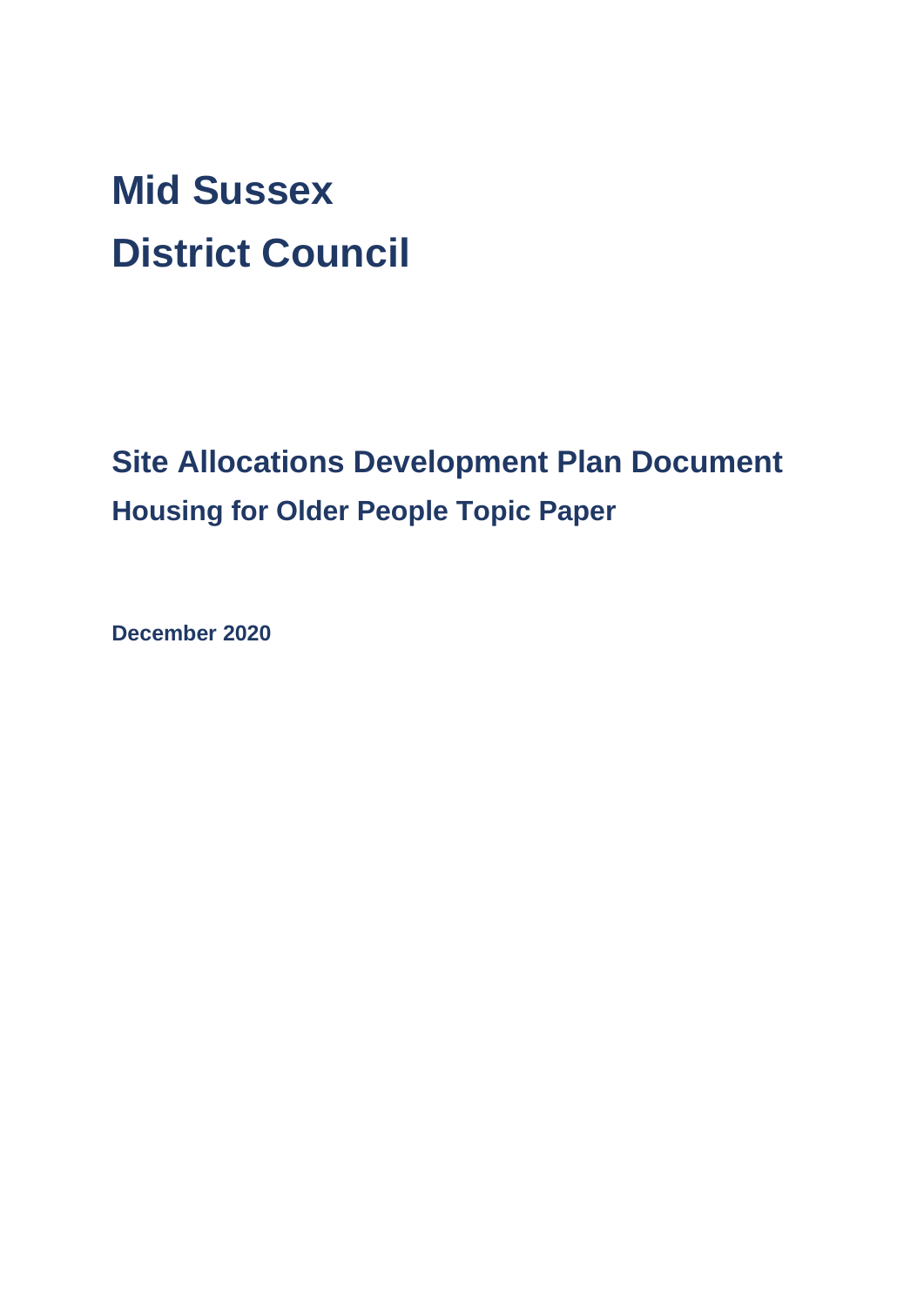## **Overview and Paper Structure**

- 1.1 This paper updates the position in relation to the need and supply of accommodation for older people and to provide context and support for the allocation of a further site for C2 Use at East Grinstead. The paper is structured as follows:
	- Policy background:
	- Definitions of extra care housing;
	- Projected housing need for older people in mid Sussex;
	- Existing District Plan Policy;
	- Provision of Specialist Accommodation since the plan start date 2014;
	- Recent Planning Appeal Decisions; and
	- Conclusions.

## **Policy Background**

- 1.2 The need to provide housing for older people is critical. People are living longer and the proportion of older people in the population is increasing. Offering older people a better choice of accommodation to suit their changing needs can help them live independently for longer, feel more connected to their communities and help reduce costs to the social care and health systems.
- 1.3 Within the national context of needing to boost the supply of homes, the National Planning Policy Framework (NPPF) (2019) requires that a sufficient amount and variety of land comes forward to meet the needs of groups with specific housing requirements, including housing for older people.<sup>1</sup>
- 1.4 The NPPF definition for 'older people' is:

*People over or approaching retirement age, including the active, newlyretired through to the very frail elderly; and whose housing needs can encompass accessible, adaptable general needs housing through to the full range of retirement and specialised housing for those with support or care needs.<sup>2</sup>*

- 1.5 National Planning Practice Guidance (PPG) was updated (June 2019) in recognition of the critical need to provide housing for older people. It emphasises that strategic policy-making authorities need to "*determine the needs of people who will be approaching or reaching retirement over the plan period, as well as the existing population of older people*" 3 .
- 1.6 It also states that plan-making authorities should set clear policies to address the housing needs of groups with particular needs such as older and disabled people,

<sup>1</sup> 2019 NPPF, paras. 59 & 61

<sup>2</sup> 2019 NPPF, p. 69

<sup>3</sup> PPG, para.: 003 Ref.: 63-003-20190626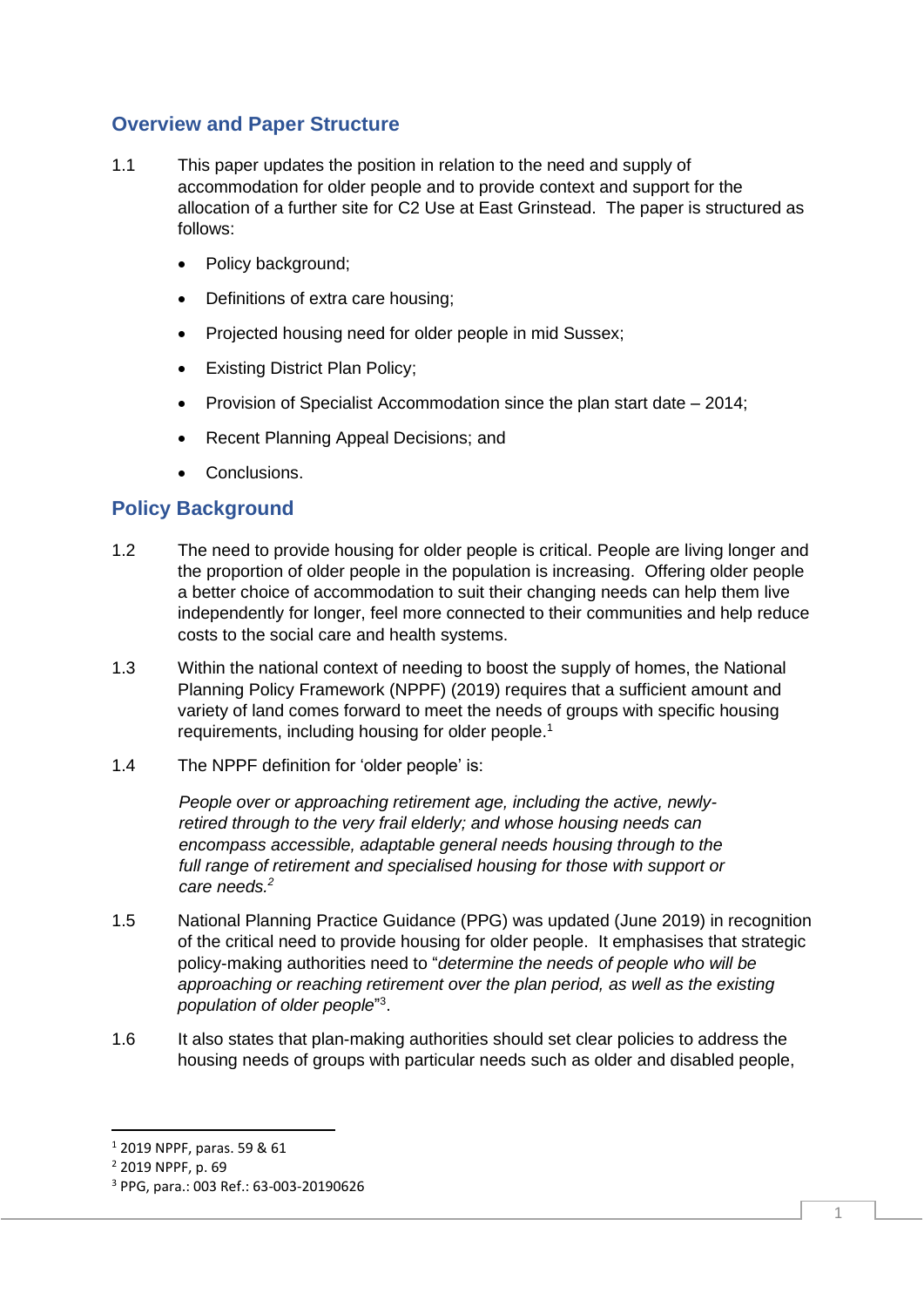and that plans need to provide for specialist housing for older people where a need exists<sup>4</sup>.

- 1.7 Guidance is provided on the types of evidence that could be used when identifying the housing needs of older people, including; age profiles; population and households projections by age group; online tool kits such as Strategic Housing for Older People Analysis Tool (SHOP@) for assessing needs by tenure and type; and evidence from Joint Strategic Needs Assessments prepared by Health and Wellbeing Boards.<sup>5</sup>
- 1.8 The Mid Sussex District Plan 2014-2031, adopted on 28 March 2018, provides a strategic policy framework for the delivery of sustainable development across the district. It sets out the Spatial Strategy and Strategic Policies for the district to deliver sustainable development.
- 1.9 The District Plan includes overall housing requirements in Policy DP4, and DP30 further supports housing development to meet the current and future needs of older people.

## **Definition of specialist accommodation for older people**

1.10 There is an increasing number of housing options for older people which range from the traditional care homes to more independent types of accommodation; the latter often offering opt-in care for residents as and when it is needed. The definitions below are taken from the Council's 2016 Addendum to the Housing and Economic Development Needs Assessment (HEDNA).

<sup>4</sup> PPG, para.: 006 Ref.: 63-006-20190626

<sup>5</sup> PPG, para.: 004 Ref.: 63-004-20190626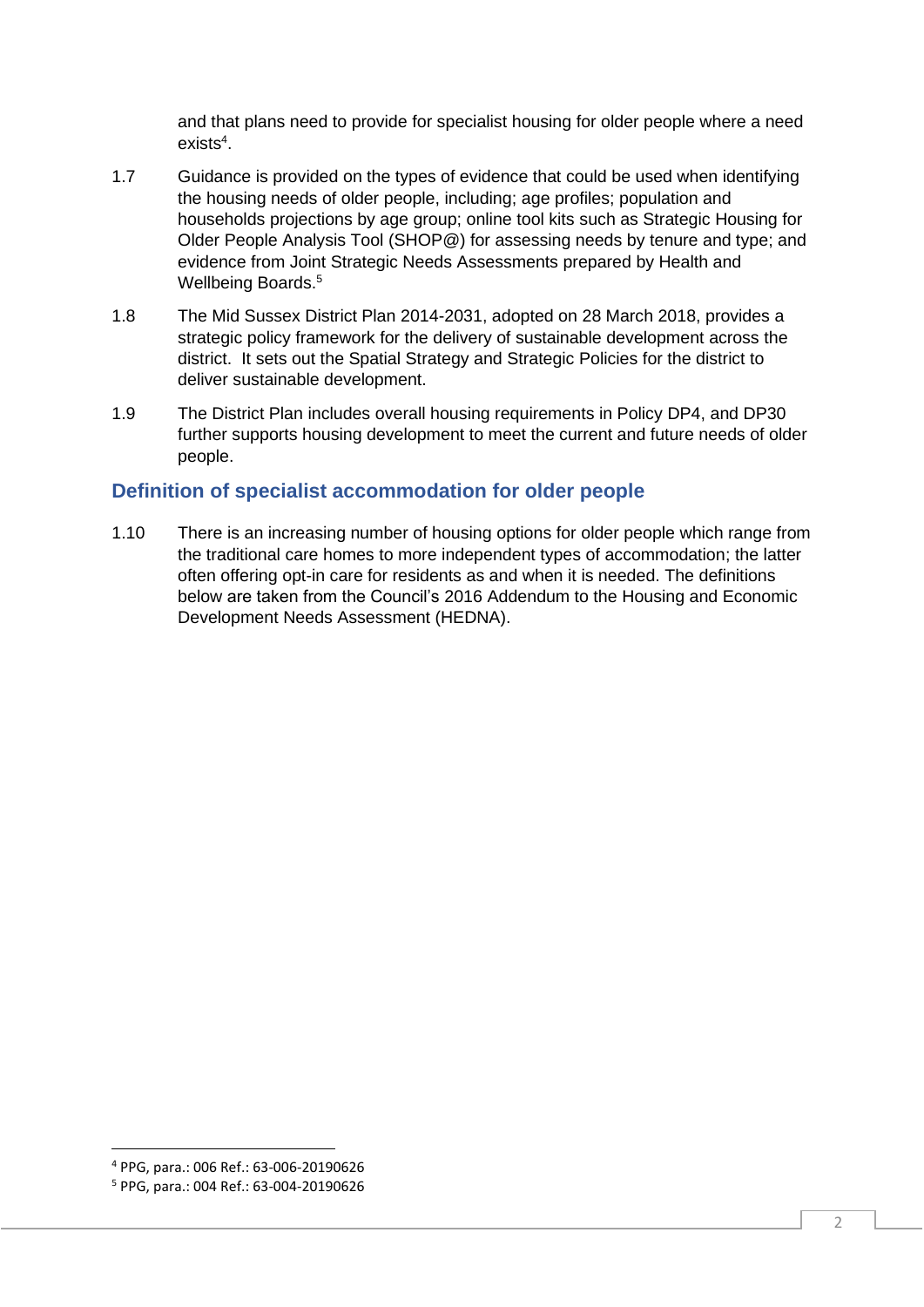#### *Figure 1: Definitions of housing and specialist accommodation types for older people*

#### **Sheltered housing (also known as retirement housing):**

Schemes of flats or bungalows in a block or a small estate. Provide independent, selfcontained homes with their own front door. All residents are usually over the age of 55.

Schemes can be to rent in the social and private sector or to buy. Range in size from studio flats to one or two bedrooms.

Properties are designed to meet the needs of older people with features such as raised electric sockets, lowered worktops and walk-in showers. Usually linked to an emergency alarm service (sometimes called 'community alarm service') to call help if needed. Schemes may have their own 'manager' or 'warden', either living on-site or nearby, who manage the scheme and help arrange services for residents. Some schemes retain a manager or a concierge whilst others may provide "floating support" when required. Sheltered schemes usually have some shared or communal facilities such as a lounge, a laundry, a guest flat or a garden.

Such schemes usually fall within Use Class C3.

#### **Enhanced sheltered / Extra care housing:**

An enhanced form of sheltered housing for older people who are frailer and less able and require more care and support. Schemes may be available to rent or buy. Provide independent, self-contained homes with their own front door. Most properties will suit less mobile people with for instance accessible bathrooms to meet the needs of people with mobility problems who may also need personal care.

Schemes generally have both an on-site manager as well as their own care staff on site, often 24 hours a day. Schemes will have on-site catering and will usually provide one or more meals each day.

Extra care schemes are schemes designed for frailer residents with care available on site 24/7.

Such schemes usually fall within Use Class C3 and are only likely to fall within Use Class C2 where care is provided as a condition of residency and at a high level of provision often associated with residential care homes.

#### **Registered care**:

Residential care: A care home registered with the Care Quality Commission to provide residential (personal) care only. All beds are allocated to residential care.

Nursing care: A care homes registered with the Care Quality Commission to provide nursing care. All beds are allocated to nursing care, although in practice not all residents might be in need of or receiving nursing care.

Such schemes are likely to fall within Use Class C2.

1.11 As Figure 1 above suggests, the relationship between these different types of housing and use classes is not a straightforward one. National Planning Policy Guidance clearly states that determining the Use Class of development for specialist elderly housing is a matter for the Local Planning Authority (LPA), but the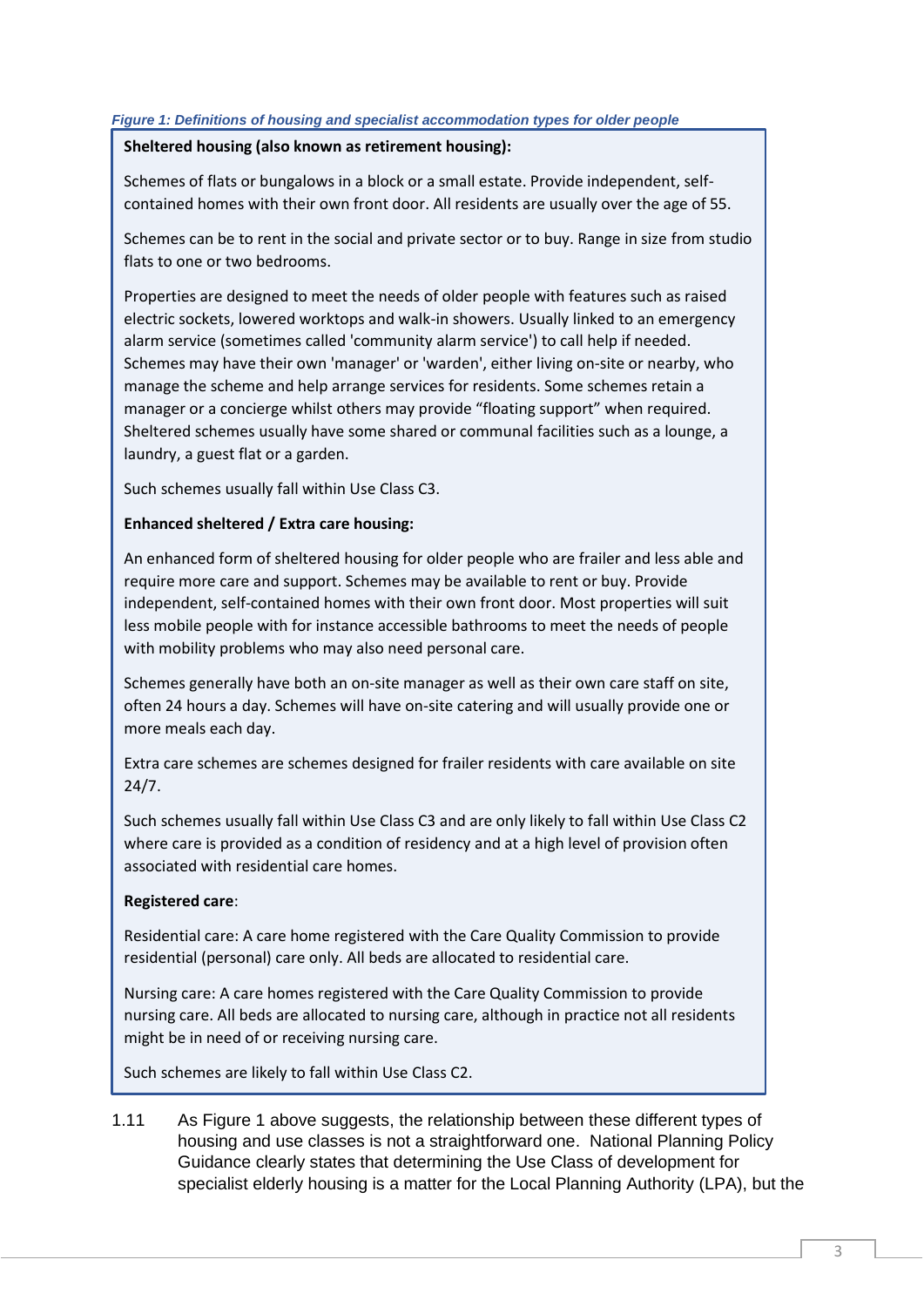LPA may consider the 'level of care and scale of communal facilities provided'. The Use Classes Order defines C2 as 'Residential Institutions' where it is described as "Use for the provision of residential accommodation and care to people in need of care (other than a use within class C3 (dwelling houses)". Also listed under C2 are 'Use as a hospital or nursing home' and 'Use as a residential school, college or training centre'. Article 2 of the Order clarifies the definition of Care stating that "…unless the context otherwise requires:- "care" means personal care for people in need of such care by reason of old age, disablement, past or present dependence on alcohol or drugs or past or present mental disorder, and in class C2 also includes the personal care of children and medical care and treatment".

1.12 The significance of Use Class to older persons housing is mostly in terms of the requirements for affordable housing. Overall housing requirements in the District Plan under Policy DP4 provides for all C2 and C3 housing. Planning Practice Guidance<sup>6</sup> also indicates that Plan-making authorities will need to count housing provided for older people against their housing requirement. For residential institutions, to establish the amount of accommodation released in the housing market, it indicates that authorities should base calculations on the average number of adults living in households, using the published Census data.

## **Projected Housing Need for Older People in Mid Sussex**

- 1.13 Assessing care needs is not an exact science, especially given the range of needs and the different ways in which such services can be delivered. An assessment of housing need for older people was undertaken by the Council and published as an addendum to the HEDNA in August 2016 using the Shop@ tool recommended in the PPG<sup>7</sup> . The HEDNA Addendum formed part of the evidence base for the District Plan.
- 1.14 The assessment uses population data supplied by West Sussex County Council and was completed using the Shop@ analysis tool using existing provision rates for different types of accommodation and 2014-based population projections. It estimates benchmark 'need' for different types of specialist accommodation over the period 2014 – 2031. The assessment period aligns with the period covered by the District Plan.
- 1.15 This assessment was also incorporated into the West Sussex Joint Strategic Needs Assessment: Health and Social Care Profile of Older People (April 2015).
- 1.16 A summary of the estimated supply and demand for housing for older people (based on bedspaces or single units) is published in the HEDNA Addendum and reproduced in Table 1 below.

<sup>6</sup> Paragraph: 016a Reference ID: 63-016a-20190626 Revision date: 26 June 2019

<sup>7</sup> Paragraph: 004 Reference ID: 63-004-20190626 Revision date: 26 June 2019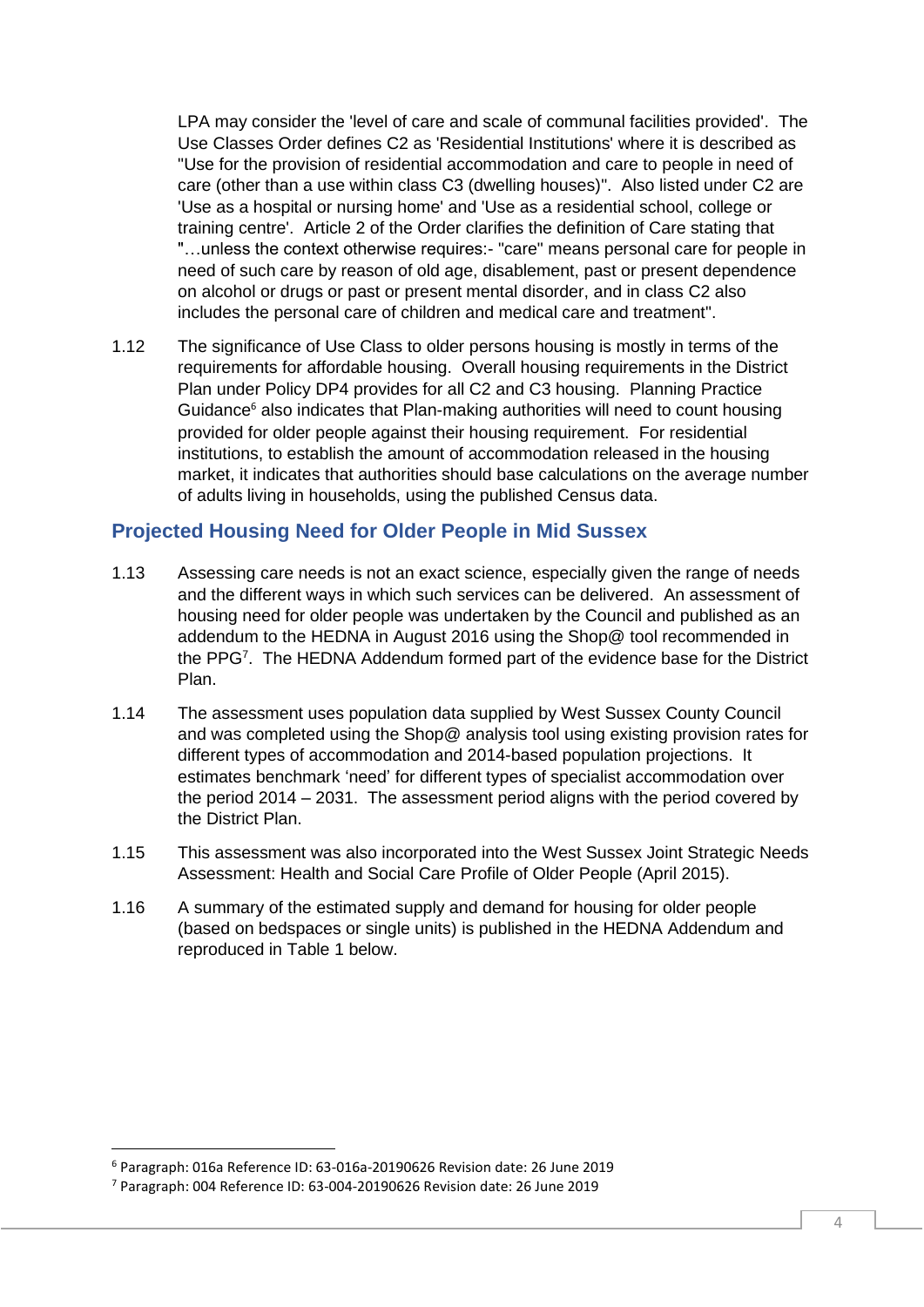|                                    | 2014<br>demand | 2014<br><b>supply</b> | <b>Need</b><br>$(2014$ demand vs.<br>2014 supply) | 2031<br>demand | <b>Need</b><br>(2031 demand<br><b>vs. 2014 supply)</b> |
|------------------------------------|----------------|-----------------------|---------------------------------------------------|----------------|--------------------------------------------------------|
| <b>Sheltered Housing (C3)</b>      | 1,650          | 1,499                 | 151 (9%)                                          | 2,775          | 1,276 (46%)                                            |
| Sheltered Housing: Rent            | 940            | 848                   | 92 (10%)                                          | 1,582          | 734 (46%)                                              |
| <b>Sheltered Housing: Purchase</b> | 710            | 651                   | 59 (8%)                                           | 1,193          | 542 (45%)                                              |
| <b>Enhanced Sheltered (C3)</b>     | 264            | 104                   | 160 (61%)                                         | 444            | 340 (77%)                                              |
| <b>Enhanced Sheltered: Rent</b>    | 103            | 41                    | 62 (60%)                                          | 173            | 132 (76%)                                              |
| Enhanced Sheltered: Purchase       | 161            | 63                    | 98 (61%)                                          | 271            | 208 (77%)                                              |
| <b>Extra Care (mostly C3)</b>      | 330            | 210                   | 120 (36%)                                         | 555            | 345 (62%)                                              |
| Extra Care: Rent                   | 241            | 154                   | 87 (36%)                                          | 405            | 251 (62%)                                              |
| Extra Care: Purchase               | 89             | 56                    | 33 (37%)                                          | 149            | 93 (62%)                                               |
| <b>Registered Care (C2)</b>        | 1,452          | 1,680                 | -228 (-16%)                                       | 2,442          | 762 (31%)                                              |
| <b>Residential Care</b>            | 858            | 471                   | 387 (45%)                                         | 1,443          | 972 (67%)                                              |
| <b>Nursing Care</b>                | 594            | 1,209                 | $-615(-104%)$                                     | 999            | $-210(-21%)$                                           |

#### *Table 1: Need for Sheltered, Extra Care and Registered Care 2014-2031*

- 1.17 Table 1 suggests there will be an increase in demand across almost all types of specialist accommodation for older people in Mid Sussex to 2031. The only exception is in nursing care accommodation which shows a 21% decrease in demand by 2031. At 2014 levels of supply, the greatest need will be for enhanced sheltered housing (77%) followed by extra care housing (62%).
- 1.18 Table 1 of the HEDNA update suggests that there was a surplus of C2 accommodation (specifically Nursing Care) at the base date of 2014, equivalent to 228 units/ bed spaces. This surplus suggests that, overall, there was not an immediate or unmet need for C2 accommodation at this point.
- 1.19 The surplus of 228 units of C2 in 2014 also suggests there was no immediate need in the years following 2014, based on an average annual growth in C2 need of around 50 bed spaces per year, which may be inferred from Table 1. By 2031, an additional 762 bed spaces would be required to meet the projected housing need of C2 (Residential Care).
- 1.20 Table 1 of the HEDNA update suggests that there was an unmet need in all three C3 housing types for older people at the base date of 2014, equivalent to 151 units of sheltered housing, 160 units of enhanced sheltered housing and 120 units of extra care housing. Although there is an unmet need, it is not at a level to suggest that there was a significant unmet need of C3 accommodation at this point.
- 1.21 To 2031, Table 1 indicates a need for C3 housing for older people including for: sheltered housing (1,276 units); enhanced sheltered housing (340 units); and extra care housing types (345 units). This need is to be met over the Plan period.
- 1.22 Since the start of the Plan period a number of schemes for housing for older people (falling under both C2 and C3 Use Classes) have come forward; these are summarised in Table 2 below. The full table can be found in Appendix 1.
- 1.23 In interpreting these projections in the period since the HEDNA update a number of issues need to be taken into account as set out below.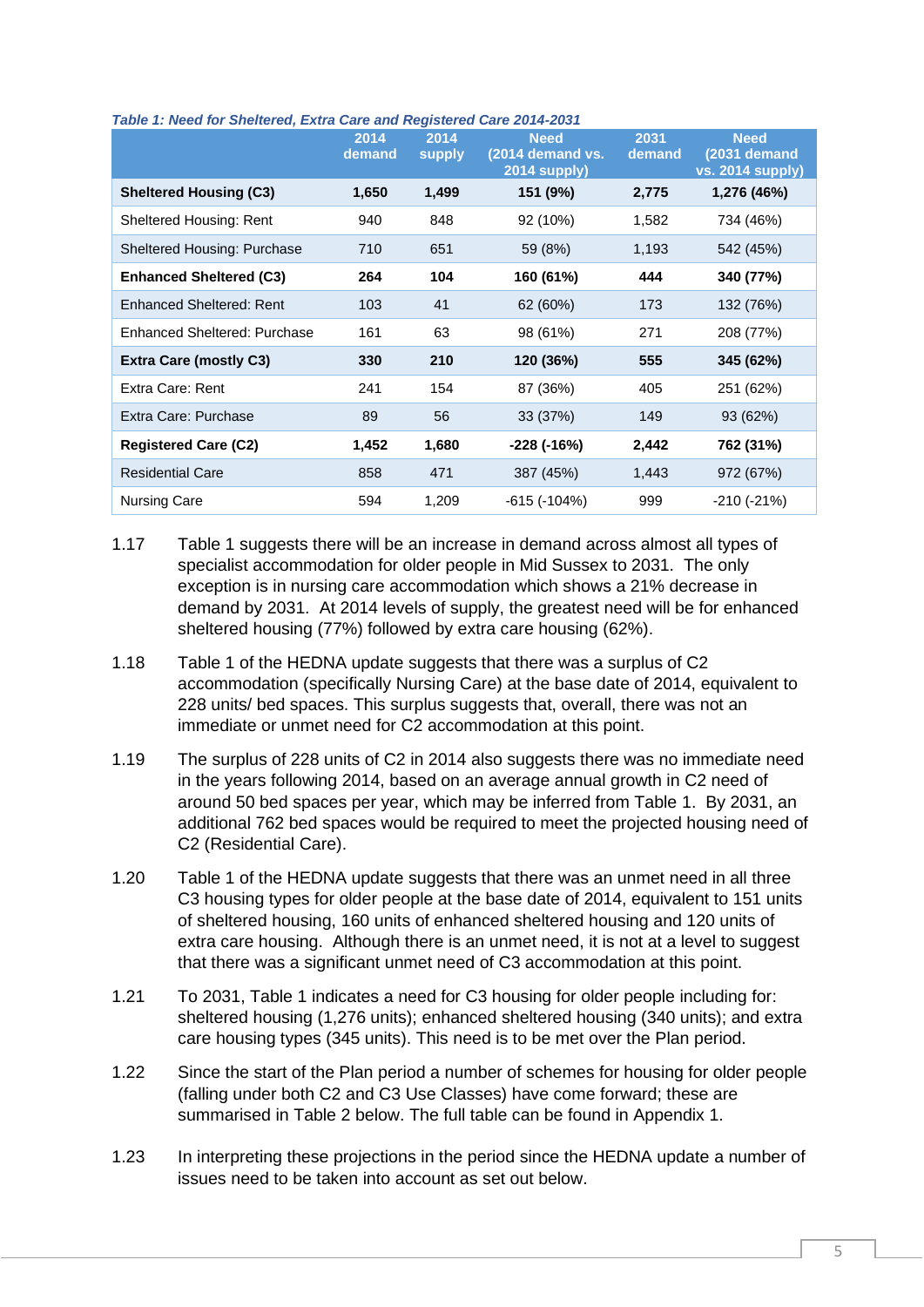- Mid Sussex District is not necessarily a functional 'catchment' or 'market' area for specialist older persons housing in the sense of being a likely area of search. Mid Sussex Housing officers have anecdotally observed a tendency for Mid Sussex's care needs to be met by provision on the coast and in the South Downs National Park, reflecting user/ customer preferences for attractive locations. Elderly persons entering care homes are, anecdotally, likely to locate close to wider family that may live elsewhere. Therefore, the need arising from the local older population may be displaced if residents chose to move to a different area. Several 'retirement villages' are located just beyond the boundaries of Mid Sussex District, such as St George's Retreat, Ditchling Common or Charters Village in East Grinstead.
- The need expressed by the Shop@ analysis is based on both a demographic need and a rising proportion of the elderly population using specialist accommodation, rather than, say, care at home. The increased provision is implicitly seen as desirable. While this point is supported, it is also aspirational and needs to be considered in the context of funding, affordability and value for money. The 'crisis' in social care funding has also restricted the growth of traditional publicly funded provision. Moreover, as the PPG says: many older people may not want or need specialist accommodation or care and may wish to stay or move to general housing that is already suitable.<sup>8</sup> It is also better to build accessible housing from the outset rather than have to make adaptations at a later stage – both in terms of cost and with regard to people being able to remain safe and independent in their homes.<sup>9</sup>
- The analysis used pre-set provision rates for different types of accommodation and does not allow for the changes occurring in the care and specialist housing market. In practice a number of changes are taking place. This includes a move away from institutionalised forms of accommodation, including public sector sheltered housing funded through the state towards private and higher quality provision allowing greater independence and leasehold ownership. This is particularly reflected in the growth of extra care leasehold provision.
- The overall figures suggested by Shop@ tool were comparatively high, with an overall need of just over 2,700 additional units (bed spaces or single units) by 2031, equivalent to about 170 units per year on average. This is a reflection of demographic need but also of the Shop@ assumptions that a rising proportion of older people will seek specialist accommodation rather than care at home.

### **District Plan Policy Response**

- 1.24 Reflecting the findings of the HEDNA update, the District Plan includes facilitative polices and sufficient flexibility to enable specialist accommodation to come forward. In line with good practice and considerations of sustainable communities, the Council generally supports provision that is integrated with existing and well serviced communities, the latter including public transport, surgeries and local shops capable of supporting independent living.
- 1.25 In addition to the main policies on housing provision (DP4 and DP6) the Council's main additional approach in the District Plan to is look positively on the provision of

<sup>8</sup> Paragraph: 012 Reference ID: 63-012-20190626 Revision date: 26 June 2019

<sup>9</sup> Paragraph: 008 Reference ID: 63-008-20190626 Revision date: 26 June 2019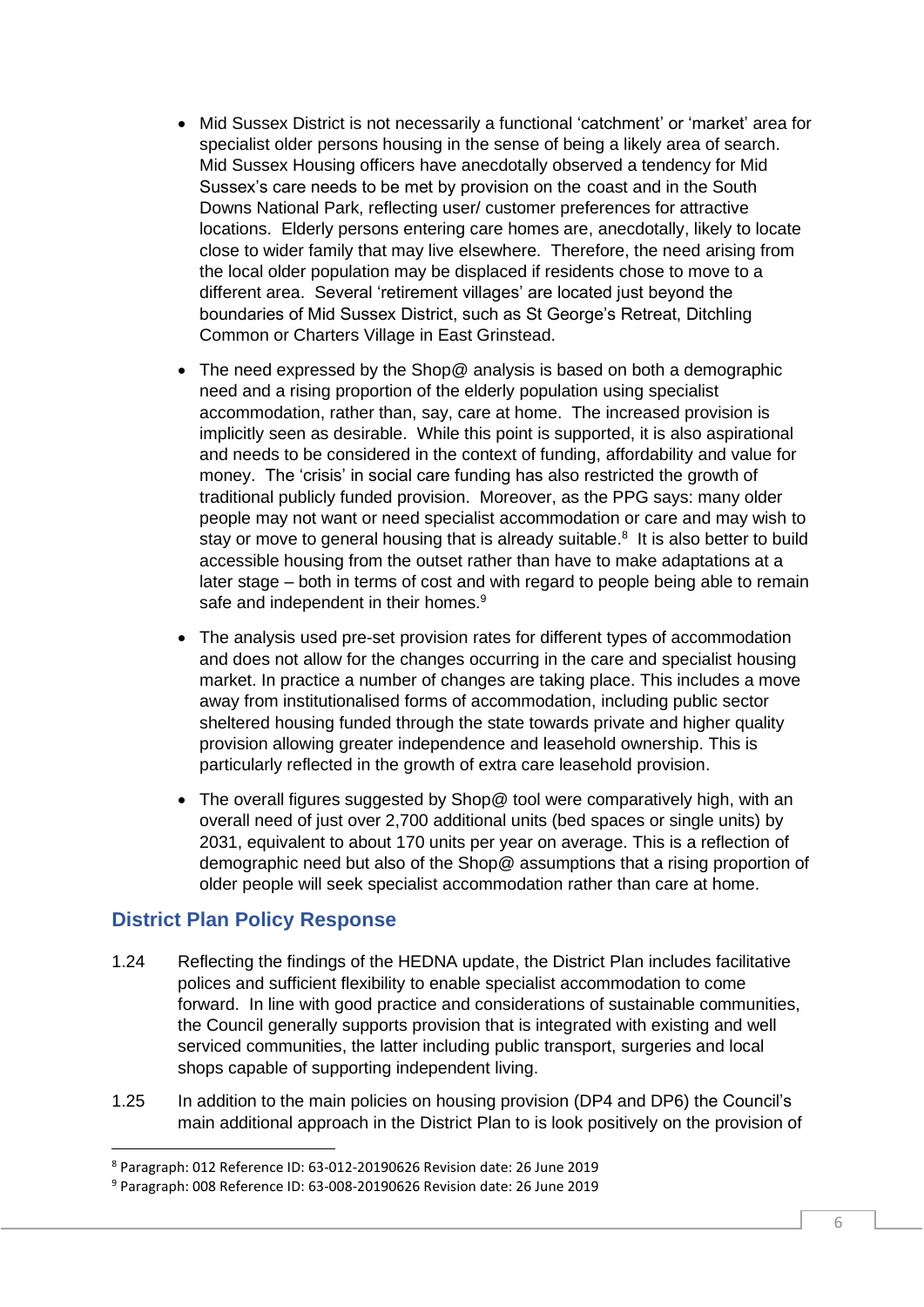C2 uses on allocated Housing sites and to make any future allocations for C2 because of supply shortfalls arising from unmet need. (see Figure 2)

*Figure 2: Extract of Supporting Text for Policy DP30: Housing Mix* 

**"Whilst more attention may need to be paid towards matters of design, neighbouring land uses and security, schemes falling within Use Class C2 are considered to usually have a lesser impact on existing communities, for instance through lower vehicle usage levels and reduced parking requirements. For this reason, provided the scheme makes efficient use of land, any site considered appropriate for housing development would be positively considered for such older person accommodation through the decision-making process".**

- 1.26 The Council chose not to make specific allocations for specialist housing as part of the District Plan, an approach that is supported by Planning Practice Guidance<sup>10</sup>. Nevertheless, older persons housing and C2 uses were supported as a component of strategic housing allocations, and proposals have come forward at two of the strategic allocations at Burgess Hill and Pease Pottage, as shown in Table 2 below.
- 1.27 In addition, the District Plan strategy, as set out in policies DP4: Housing and DP6: Settlement Hierarchy does not make a distinction between dwelling types. Therefore, sites meeting a specialist housing need also need to be in compliance with District Plan strategy.
- 1.28 Policy D30 also recognised the potential need for further allocations (Figure 3)

#### *Figure 3: Extract of Policy DP30: Housing Mix*

**If a shortfall is identified in the supply of specialist accommodation and care homes falling within Use Class C2 to meet demand in the District, the Council will consider allocating sites for such use through a Site Allocations Document, produced by the District Council.**

- 1.29 Consistent with Policy DP30 of the District Plan, the Council is proposing an allocation for C2 as part of its emerging Site Allocations DPD. The site allocations process was an opportunity for site proponents to promote their sites for allocation to help deliver the District Plan; including provision of housing for older people.
- 1.30 As part of the submitted Site Allocations DPD, Draft Policy SA20: Land south and west of Imberhorne Upper School, Imberhorne Lane, East Grinstead, includes provision for 550 units including a component of C2 Use. The level of specialist or C2 provision for SA20 is yet to be determined, no figure is therefore included in Table 3.
- 1.31 During Regulation 19 consultation six respondents made representations promoting six sites exclusively, or in part, for older people's accommodation. Of these, one submission is a new site not previously considered and two sites had not previously been put forward for specialist accommodation.
- 1.32 An assessment of sites submitted to the Council's Regulation 19 consultation promoting C2 use has been made and can be found in Appendix 2. All potential housing sites were considered through the same site selection process, regardless

<sup>10</sup> Paragraph: 013 Reference ID: 63-013-20190626. Revision date: 26 June 2019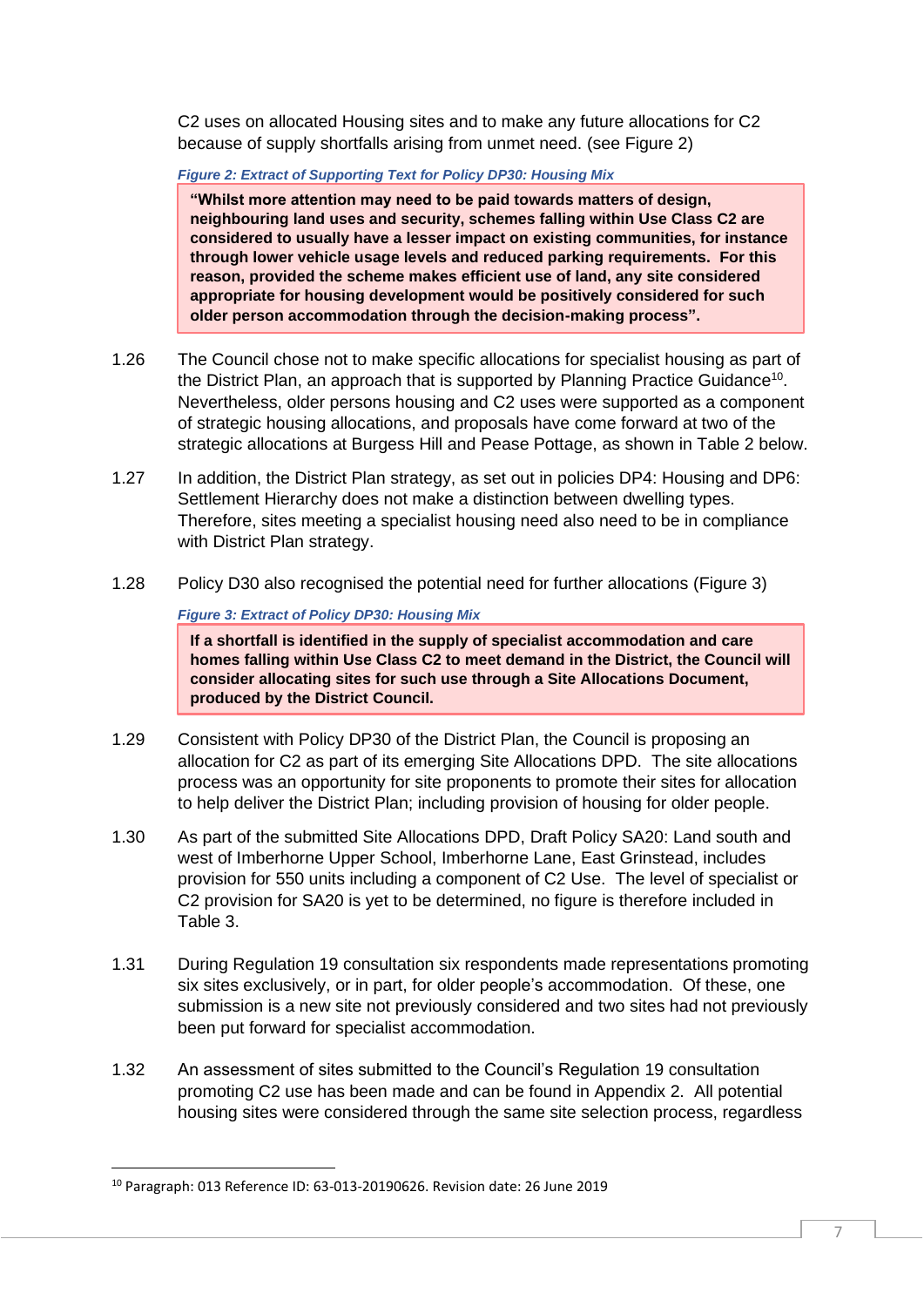of the dwelling type.

1.33 Specialist accommodation and care homes fall within the definition of social infrastructure which includes communities and local services. Policy DP25 protects against the loss of specialist accommodation, unless specific criteria are met.

#### *Figure 4: Policy DP25: Community Facilities and Local Services*

**The provision or improvement of community facilities and local services that contribute to creating sustainable communities will be supported.**

**Where proposals involve the loss of a community facility, (including those facilities where the loss would reduce the community's ability to meet its day-today needs locally) evidence will need to be provided that demonstrates:**

- **that the use is no longer viable; or**
- **that there is an existing duplicate facility in the locality which can accommodate the impact of the loss of the facility; or**
- **that a replacement facility will be provided in the locality.**

**The on-site provision of new community facilities will be required on larger developments, where practicable and viable, including making land available for this purpose. Planning conditions and/ or planning obligations will be used to secure on-site facilities. Further information about the provision, including standards, of community facilities will be set out in a Supplementary Planning Document.** 

**Community facilities and local services to meet local needs will be identified through Neighbourhood Plans or a Site Allocations Development Plan Document produced by the District Council.**

1.34 DP28 recognises the need for adaptable homes and spaces to ensure that buildings are inclusive and safe.

*Figure 5: Key requirements of DP28: Accessibility* 

- **All development must be accessible to all users.**
- **20% of dwellings to meet Category 2 – accessible and adaptable dwellings on development of 5+ dwellings (with some identified exceptions).**
- **4% of affordable homes should be Category 3 – Wheelchair-user dwellings.**
- **Requirements also apply to private extra care, assisted living or other such specialist accommodation.**

## **Provision of Specialist Accommodation since 2014**

- 1.35 The Council has monitored the supply of specialist new accommodation as new planning consents since 2014 and these are summarised in Table 2 below. In total schemes equivalent to 405 bed spaces/units have been granted, while 123 units have been lost from the stock. The HEDNA update suggested a possible requirement of 2,723 units by 2031, equivalent to about 170 units per year on average. By comparison the overall level of provision has been considerably less than suggested when measured by consents (Table 2) or build out and completions (Table 3). Most development that has come forward has been Care Homes or Extra Care housing and there has been an absence of new proposals for sheltered accommodation.
- 1.36 The level of provision relative to the HEDNA is interpreted as representing a number of factors, including issues with the aspirational nature of the Shop@ tool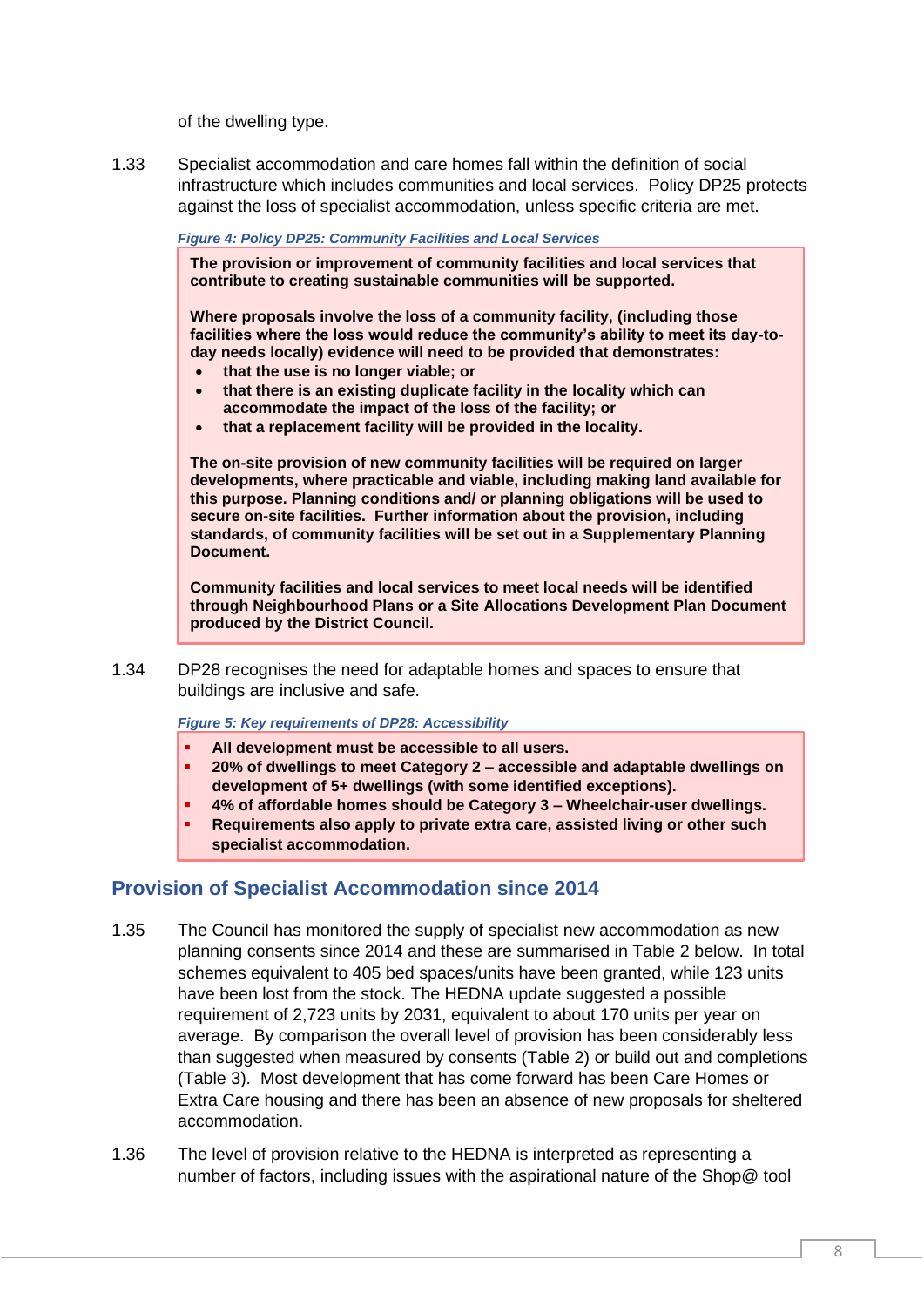as well as other factors including a subdued market, reflecting public funding challenges for specialist accommodation, including caps on the level of fees paid through the public sector for private care. The subdued market also probably reflects the popularity and availability of care at home (using domiciliary agencies). It may also reflect the relative affordability and value for money of some leasehold provision as a result of high costs, service charges and the clawback on eventual sales.

| Parish/<br><b>Settlement</b> | <b>Site Address</b>                                                 | <b>DM/Policy</b><br>Ref.    | <b>Proposal summary</b>                                                                                                                                                                                                                                                                                                                          | <b>Gross</b> | Loss        | <b>Net</b><br>supply |
|------------------------------|---------------------------------------------------------------------|-----------------------------|--------------------------------------------------------------------------------------------------------------------------------------------------------------------------------------------------------------------------------------------------------------------------------------------------------------------------------------------------|--------------|-------------|----------------------|
| 2015/16                      |                                                                     |                             |                                                                                                                                                                                                                                                                                                                                                  |              |             |                      |
| East<br>Grinstead            | St Albans<br>House,<br>Lingfield Road                               | DM/16/0177                  | Change of use from a dwelling house (C3) to<br>residential care home (C2),                                                                                                                                                                                                                                                                       | 9            | 0           | 9                    |
| 2017/18                      |                                                                     |                             |                                                                                                                                                                                                                                                                                                                                                  |              |             |                      |
| Slaugham                     | Land east of<br>Brighton Road,<br><b>Brighton Road</b>              | DM/17/2534<br>(Policy DP10) | Construction of 156 dwellings, 24-bed care<br>facility, community hub with associated<br>access, parking open space and associated<br>infrastructure and earthworks.                                                                                                                                                                             | 24           | $\mathbf 0$ | 24                   |
| 2018/19                      |                                                                     |                             |                                                                                                                                                                                                                                                                                                                                                  |              |             |                      |
| East<br>Grinstead            | 1-25 Bell<br>Hammer                                                 | DM/18/1762                  | Demolition of former sheltered housing<br>scheme at Bell Hammer and the erection of<br>35 retirement living apartments for older<br>persons, to include 31no. 1 bed apartments<br>and 4no. 2 bed apartments.                                                                                                                                     | 35           | 25          | 10                   |
| Horsted<br>Keynes            | Westall House,<br>Birchgrove<br>Road                                | DM/17/1262                  | Demolition of 16 existing single storey<br>sheltered housing units and erection of a<br>new two storey Extra Care facility<br>comprising 24 no. 1 and 2 bedroom<br>apartments. Erection of a new two storey<br>Dementia Care extension comprising 12 no.<br>care bedroom suites. Conversion of 3 no<br>existing bedrooms to care bedroom suites. | 36           | 16          | 20                   |
| East<br>Grinstead            | Lingfield Lodge<br>Retirement<br>Home, London<br>Road               | DM/17/1521                  | Demolition of existing retirement home<br>(class C3) and proposed redevelopment of<br>the site to provide an Extra Care Sheltered<br>Scheme (Class C2) for older people with<br>associated communal facilities. Total of 48<br>new apartments.                                                                                                   | 48           | 26          | 22                   |
| <b>Burgess Hill</b>          | Oaklodge<br>Nursing Home,<br>2 Silverdale<br>Road                   | DM/18/1349                  | Demolition of existing shed and proposed<br>extension of the existing 21 bed care home<br>creating an additional 9 bedrooms of which<br>7 are en-suite.                                                                                                                                                                                          | 9            | 0           | 9                    |
| Haywards<br>Heath            | <b>Beech Hurst</b><br>Nursing Home,<br><b>Butlers Green</b><br>Road | DM/18/0582                  | Demolition of the existing building and<br>redevelopment of the site to provide a<br>replacement care home (Use Class C2)                                                                                                                                                                                                                        | 72           | 56          | 16                   |
| 2019/20                      |                                                                     |                             |                                                                                                                                                                                                                                                                                                                                                  |              |             |                      |

#### *Table 2: Housing for Older People provision*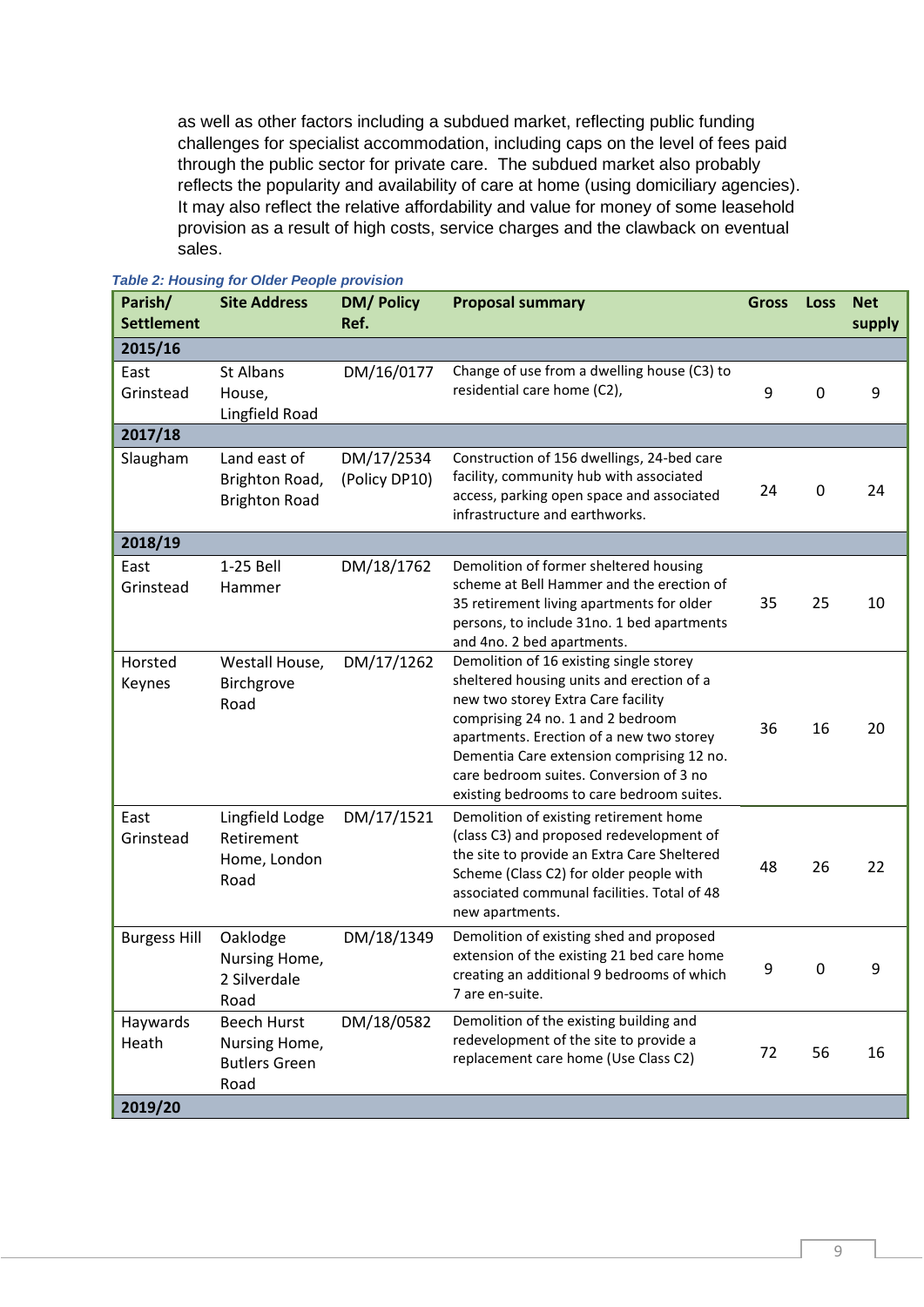| Haywards<br>Heath   | 23 and 25<br><b>Bolnore Road</b>                       | DM/18/1274 | Demolition of dwelling at No. 25 and garage<br>at No. 23 Bolnore Road and redevelopment<br>to form 15 sheltered dwellings for the<br>elderly, comprising 8 retirement cottages<br>and 7 retirement apartments. | 15  | $\mathbf 0$ | 15  |
|---------------------|--------------------------------------------------------|------------|----------------------------------------------------------------------------------------------------------------------------------------------------------------------------------------------------------------|-----|-------------|-----|
| Lindfield           | Walstead<br>Place, Scaynes<br><b>Hill Road</b>         | DM/19/2834 | Single storey extension and the creation of<br>6 car parking spaces.                                                                                                                                           | 9   | 0           | 9   |
| Cuckfield           | Pelham House,<br>London Road                           | DM/18/3008 | Proposed single storey rear extension to<br>form 4no. new en-suite bedroom facilities                                                                                                                          | 4   | 0           | 4   |
| <b>Burgess Hill</b> | Northern Arc                                           | DM/18/5114 | 60 extra care accommodation                                                                                                                                                                                    | 60  | 0           | 60  |
| Albourne            | Site of former<br>Hazeldens<br>Nursery,<br>London Road | DM/19/1001 | Outline application for an extra care<br>development of up to 84 units (comprising<br>of apartments and cottages)                                                                                              | 84  | $\Omega$    | 84  |
| <b>Total</b>        |                                                        |            |                                                                                                                                                                                                                | 405 | 123         | 282 |

1.37 In addition to the above, the Haywards Heath Neighbourhood Plan allocates a site (Policy H7: Downlands Park) for approximately 20 bungalows for older people. In the emerging Site Allocations DPD Policy SA20: Land south and west of Imberhorne Upper School requires that the development includes C2 accommodation. The total provision of housing for older people set out in Table 2 and allocations is summarised in Table 3 below.

| Table 3: Total provision by accommodation type since start of Plan period |
|---------------------------------------------------------------------------|
|---------------------------------------------------------------------------|

|                                                                                                      |                       | Net number of beds/ units    |                 |  |  |  |
|------------------------------------------------------------------------------------------------------|-----------------------|------------------------------|-----------------|--|--|--|
| <b>Provision type</b>                                                                                | <b>Not</b><br>started | <b>Under</b><br>construction | <b>Complete</b> |  |  |  |
| Sheltered / retirement<br>housing                                                                    | 15                    | $-16$                        |                 |  |  |  |
| <b>Extra Care</b>                                                                                    | 172                   | 48                           | O               |  |  |  |
| Residential care home                                                                                | 33                    | 12                           | 25              |  |  |  |
| Nursing care home                                                                                    | 9                     | ŋ                            | 4               |  |  |  |
| <b>Total</b>                                                                                         | 229                   | 44                           | 29              |  |  |  |
| Total figures differ slightly from those in Table 2 because of implementation of<br>earlier consents |                       |                              |                 |  |  |  |

- 1.38 Despite the low levels of development, there is no evidence of significant unmet need or development pressure. Indeed, as shown in Table 3, existing consents are also being implemented slowly, suggestive that market demand remains low.
- 1.39 In the forthcoming District Plan Review, the Council will need to consider whether relevant policies need amending or new allocations made to boost the supply of, specifically, enhanced sheltered and extra care accommodation which are expected to see the greatest growth in demand to 2031. This will be subject to the outcome of any updated needs assessment undertaken for the review.
- 1.40 The general evidence is that the District has a functioning specialist older persons housing market that is meeting demand. Moreover, as a strategic issue, it is not for the Site Allocations DPD to revisit the District Plan's approach to housing for older people; this will be for the review to consider. The Site Allocations DPD is a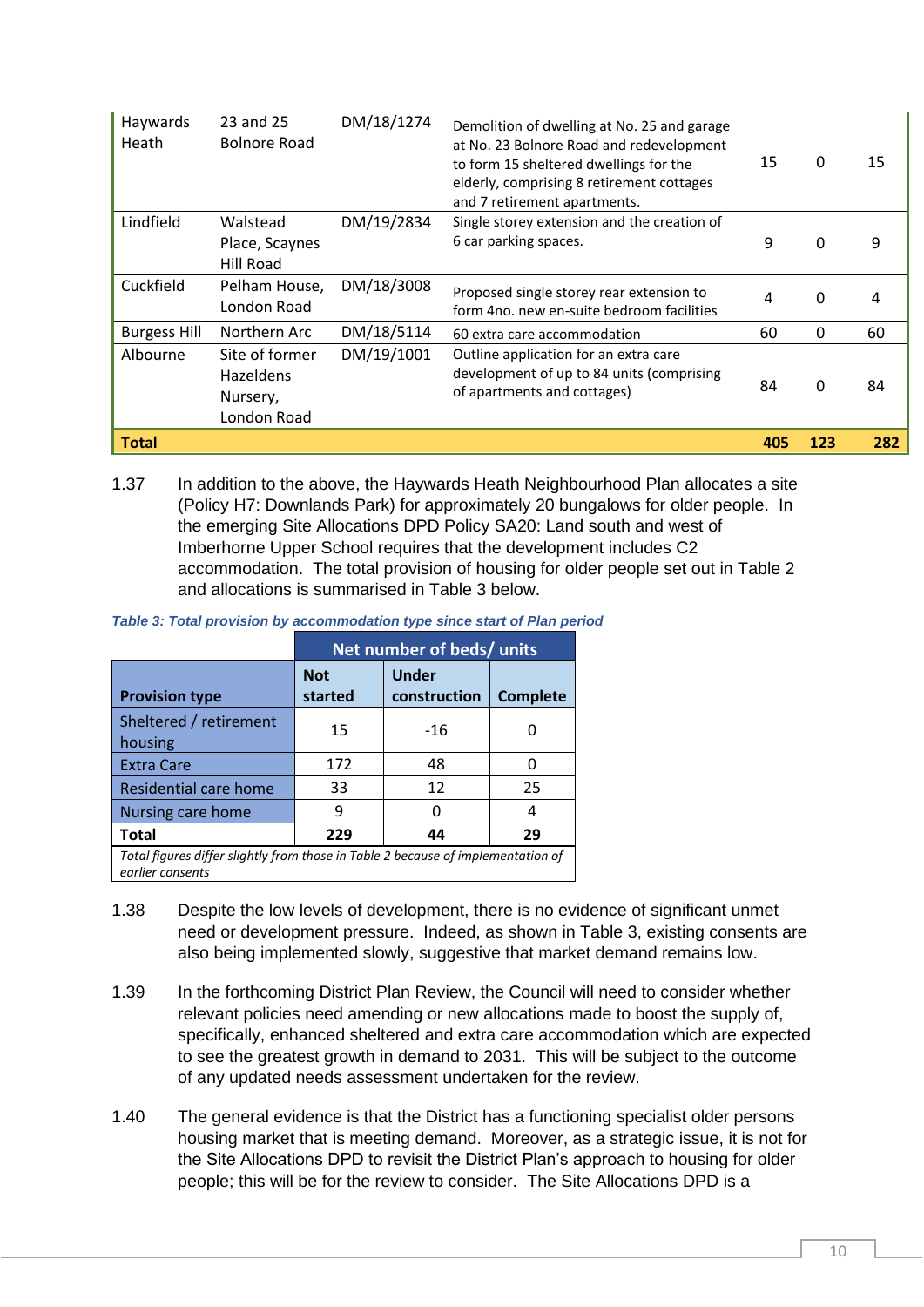subsidiary plan to the adopted 2018 District Plan, therefore revisiting strategic issues such as this are not within the scope of this Plan. This approach is consistent with a 2016 Court of Appeal Judgement<sup>11</sup> which confirmed that an LPA is not obliged to re-assess needs (i.e. Objectively Assessed Housing Needs) where a development plan document is dealing with site allocations to deliver an already agreed housing requirement.

## **Recent Planning Appeal Decisions**

- 1.41 The Council recently received two planning appeal decisions for C2 provision: Land off London Road, Bolney and Former Hazeldens Nursery, Albourne. Whilst decided only nine months apart the Inspectors reached different conclusions on the District's need for housing for older people.
- 1.42 It should be noted that in both appeals the District Plan, and relevant policies to the planning applications, were considered up-to-date. Furthermore, the evidence presented by the Council was robust, albeit the Albourne Inspector was impressed with the quality and benefits of the appeal scheme.
- 1.43 Below is a fuller summary of the two appeal decisions.

### **Land off London Road, Bolney.**

1.44 Two speculative development proposals were considered during the appeal:

Appeal A: Erection of a new class C2 care/ assisted living older persons facility (up to 15,500 sqm GIA) (Appeal ref. APP/D3830/W/19/3231997).

Appeal B: Erection of new use class C2 care/ assisted living older persons facilities (up to 7,000sqm GIA) and 40 age-restricted (over 55) use class C3 dwellings (APP/D3830/W/19/3231996).

- 1.45 The two Bolney appeals were dismissed on the 19th December 2019. In coming to his conclusions, the Inspector agreed that the Council was able to demonstrate a 5 year housing land supply as at 1 April 2019; therefore, the development plan was up-to-date. He also acknowledged that the District Plan was "relatively modern", having been adopted only 18 months prior to the Inquiry and that "the planning system should be genuinely plan-led".
- 1.46 The Inspector noted that the proposals would assist in meeting an unmet C2 need but gave this only moderate weight given the evidence before him; both in terms of current supply and market demand.
- 1.47 Furthermore, he concluded that the current market for C2 use may not be especially buoyant in Mid Sussex owing to the fact that two other sites in the pipeline have removed or delayed their C2 elements. If there was a significant demand for C2 then this would not be the case.
- 1.48 The Appellants presented evidence on C2 need (*Care Needs Assessment, Pinders, September 2019)* which indicated a need of 985 units up to 2029, rather than the 762 units/ bed spaces that the Council found were needed to 2031. Noting the different methodologies and timeframes, the Inspector favoured the Council's

<sup>&</sup>lt;sup>11</sup> Oxted Residential Ltd v Tandridge District Council; 29 April (Ref 2016 EWCA Civ 414).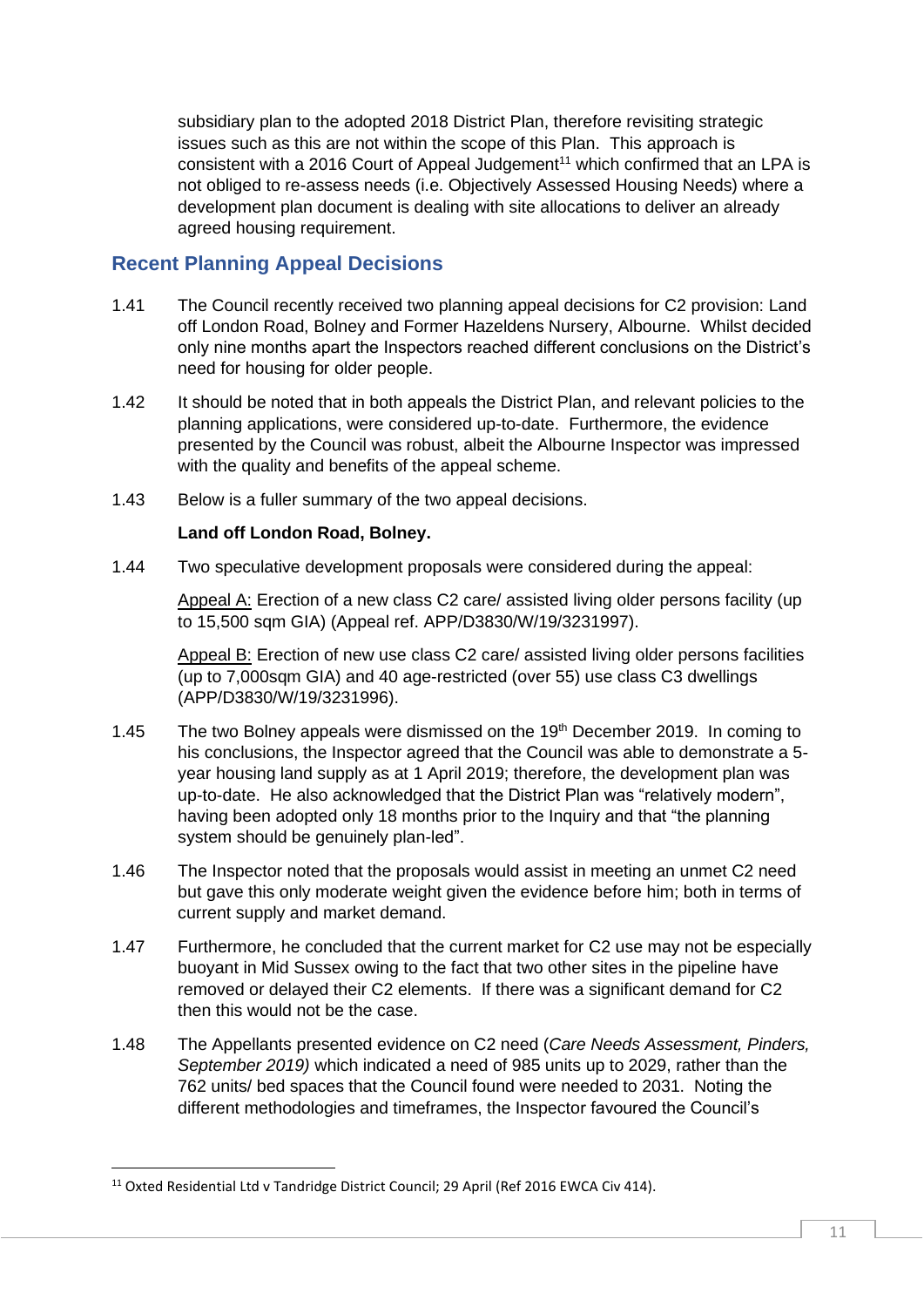position. He also concluded that there was sufficient time, either to 2029 or 2031, to meet the identified unmet need.

#### **Site of the former Hazeldens Nursery, London Road, Albourne.**

- 1.49 This proposal was a luxury leasehold extra care development of up to 84 units (comprising of apartments and cottages) all within Use Class C2, with associated communal facilities (APP/D3830/W/19/3241644). The Albourne appeal was allowed on the  $11<sup>th</sup>$  September 2020. The Inspector found that the proposal was contrary to the development plan and caused harm to landscape and heritage assets, but this was outweighed by the substantial weight she gave to the package of benefits delivered by the scheme. The Inspector also undertook a tour of the appellant's existing scheme at Charters Village near East Grinstead.
- 1.50 The Inspector in this appeal concluded that the development plan is not out-of-date. She also found other District Plan policies considered to be relevant to the provision of housing for older people (DP6, DP15, DP25 and DP30) to be consistent with the NPPF and PPG.
- 1.51 The Inspector acknowledged that the HEDNA Addendum assessed the needs of housing for older people, including type and tenure of housing as required by the NPPF and PPG. However, she noted that the SHOP@ toolkit used, now, out-ofdata projections (i.e. 2014 rather than latest projections) and an alternative, lower, "provision rate" (2.5% per 1000 of the population over 75 rather than suggested by the Appellant which was  $4.5\%$  per  $1000^{12}$ ) for extra care housing specifically. In doing so she was acknowledging market trends in the types of provision suggested by the Appellant for decline in traditional sheltered housing and the desirability of extra care provision.
- 1.52 It should be noted that the 2014 population projections for the size of older population used in the HEDNA remain very similar to the 2016 projections so the use of older forecasts did not actually have a material effect.
- 1.53 Whilst the Inspector, on this occasion, preferred an alternative provision rate she did not go so far as to state that the 2.5% used in the HEDNA analysis was incorrect, in fact she acknowledged that the alternative 4.5% provision rate for leasehold extra care housing was aspirational and not evidence based. As such, it is not unreasonable for the Council to use the HEDNA Addendum's conclusions. For plan making purposes the attempt to split requirements into different types of provision, tenures, market brands or quality does not seem entirely relevant, as the nature of final schemes and their affordability are unknown.

# **Additional Analysis**

- 1.54 The rate of new development coming forward does not suggest any current significant unmet need or excess demand. This point is also confirmed by the experience of the Council's housing officers, who suggest the availability of places in existing provision is good.
- 1.55 Particular trends have been for the inclusion of care homes as part of the larger strategic housing developments. Elements of care provision have been proposed as

<sup>12</sup> *Based on the value used in a more recent example forecasting exercise cited by the appellant in Bury, Lancashire.*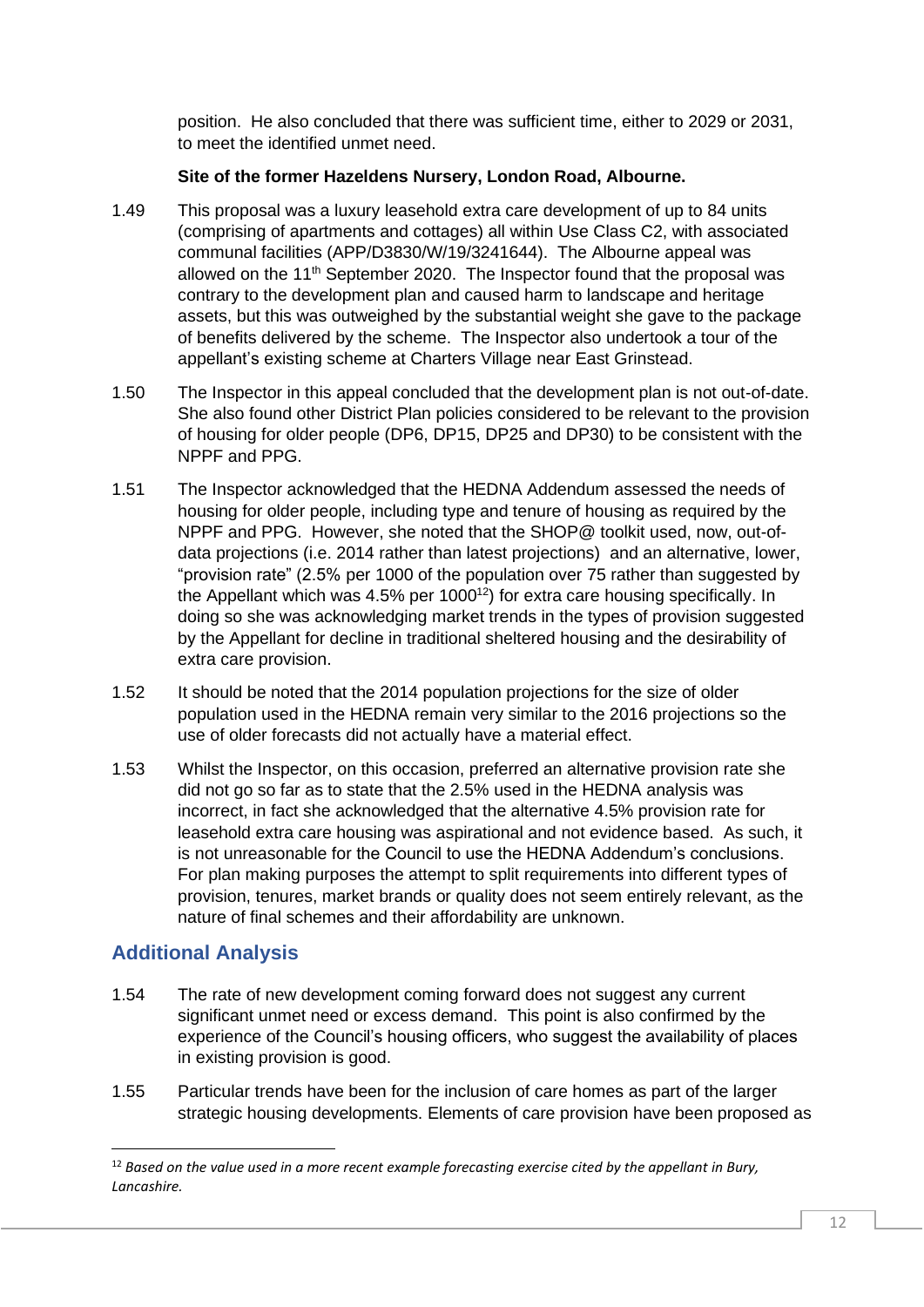part of the council's strategic growth allocations at Pease Pottage and at the Northern Arc, Burgess Hill.

- 1.56 In the case of Pease Pottage, allocated in District Plan policy DP10 for a Hospice (C2), with 24 out of 48 of the bed spaces at Pease Pottage have commenced. The Northern Arc, allocated in District Plan policy DP9, includes 60 units of extra care accommodation (Use Class C3) in the approved scheme.
- 1.57 Furthermore, there is evidence that specialist housing schemes are not coming forward, despite the granting of planning permission. Some consented care schemes, such as at Kingsland Laines and at Handcross have removed or delayed their C2 elements, suggesting that the market for C2 use may not be especially buoyant at present.

## **Summary**

- 1.58 Based on the Council's HEDNA addendum analysis, there was surplus in C2 (Nursing Care) use provision in 2014 and developments coming forward through allocations and planning applications are contributing to the projected needs across the range of housing types for older people.
- 1.59 Large developments with an element of care are coming forward and being consented as part of strategic housing allocations, such as at Pease Pottage and the Northern Arc, in line with District Plan policy. This overall picture of demand and supply does not support a revision of the current housing for older people strategy at this time.
- 1.60 In general, there have been more applications coming forward for C2 than C3 types of housing for older people. This may be indicative of a care 'market' that is not necessarily seeing a high demand for C3 types of housing for older people at this time.
- 1.61 Based on the evidence at the time, the Council was not required to identify specific provision for housing for older people within the District Plan. The evidence indicated no immediate need.
- 1.62 Given the rate of specialist housing coming forward since the start of the Plan period, especially in the last two years, it is not considered necessary to allocate sites to deliver housing for older people in the Site Allocations DPD. In any case, no suitable sites have, to date, been identified. See Site Selection Paper 3: Housing Sites and Appendix 2 below.
- 1.63 The District Plan review will need to consider whether the current strategy remains effective in bringing forward housing for older people, or if further intervention is required to boost supply. This will be informed by an update of the HEDNA, or equivalent.
- 1.64 The District Plan review is the proper place to revisit strategic issues such as the provision of housing for older people; it is not within the scope of the Site Allocations DPD to re-establish needs.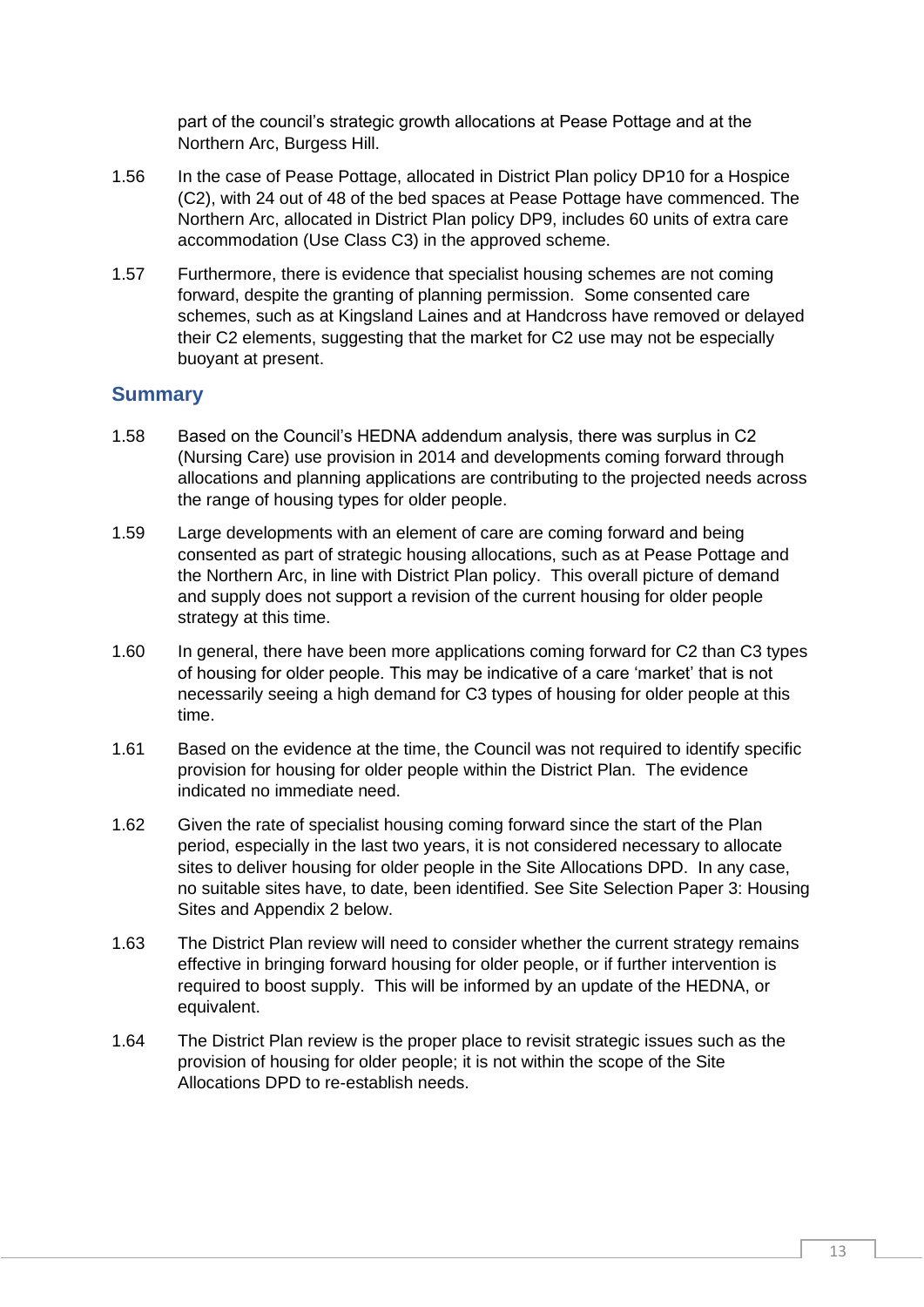# **Appendices**

| Parish/<br><b>Settlement</b> | <b>Site Address</b>                                    | DM/ Policy Ref. | <b>Decision Date</b> | <b>Status</b>                                  | Proposal                                                                                                                                                                                                                                                                                                                                       | <b>Type</b>    | <b>Gross</b><br>supply | Loss     | <b>Net</b><br>supply | <b>Accommodation</b><br>type |
|------------------------------|--------------------------------------------------------|-----------------|----------------------|------------------------------------------------|------------------------------------------------------------------------------------------------------------------------------------------------------------------------------------------------------------------------------------------------------------------------------------------------------------------------------------------------|----------------|------------------------|----------|----------------------|------------------------------|
| 2015/16                      |                                                        |                 |                      |                                                |                                                                                                                                                                                                                                                                                                                                                |                |                        |          |                      |                              |
| East Grinstead<br>2017/18    | St Albans<br>House, Lingfield<br>Road                  | DM/16/0177      | 17/03/2016           | Complete                                       | Change of use from a dwelling<br>house (C3) to residential care<br>home (C2),                                                                                                                                                                                                                                                                  | C <sub>2</sub> | 9                      | 0        | 9                    | Residential care<br>home     |
| Slaugham                     | Land east of<br>Brighton Road,<br><b>Brighton Road</b> | DM/17/2534      | 13/10/2017           | Not started<br>(Phase 1 under<br>construction) | Reserved Matters application for<br>details of the appearance,<br>landscaping, layout and scale<br>following outline permission<br>DM/15/4711 of Phase 1 for the<br>construction of 156 dwellings,<br>24-bed care facility, community<br>hub with associated access,<br>parking open space and<br>associated infrastructure and<br>earthworks. | C <sub>2</sub> | 24                     | $\Omega$ | 24                   | Hospice / care<br>home       |
| 2018/19                      |                                                        |                 |                      |                                                |                                                                                                                                                                                                                                                                                                                                                |                |                        |          |                      |                              |
| East Grinstead               | 1-25 Bell<br>Hammer                                    | DM/18/1762      | 04/02/2019           | Under<br>construction                          | Demolition of former sheltered<br>housing scheme at Bell Hammer<br>and the erection of 35<br>retirement living apartments for<br>older persons, to include 31no. 1<br>bed apartments and 4no. 2 bed<br>apartments.                                                                                                                             | C <sub>2</sub> | 35                     | 25       | 10                   | Sheltered<br>housing         |

# Appendix 1: Provision of older persons housing in Mid Sussex since start of Plan period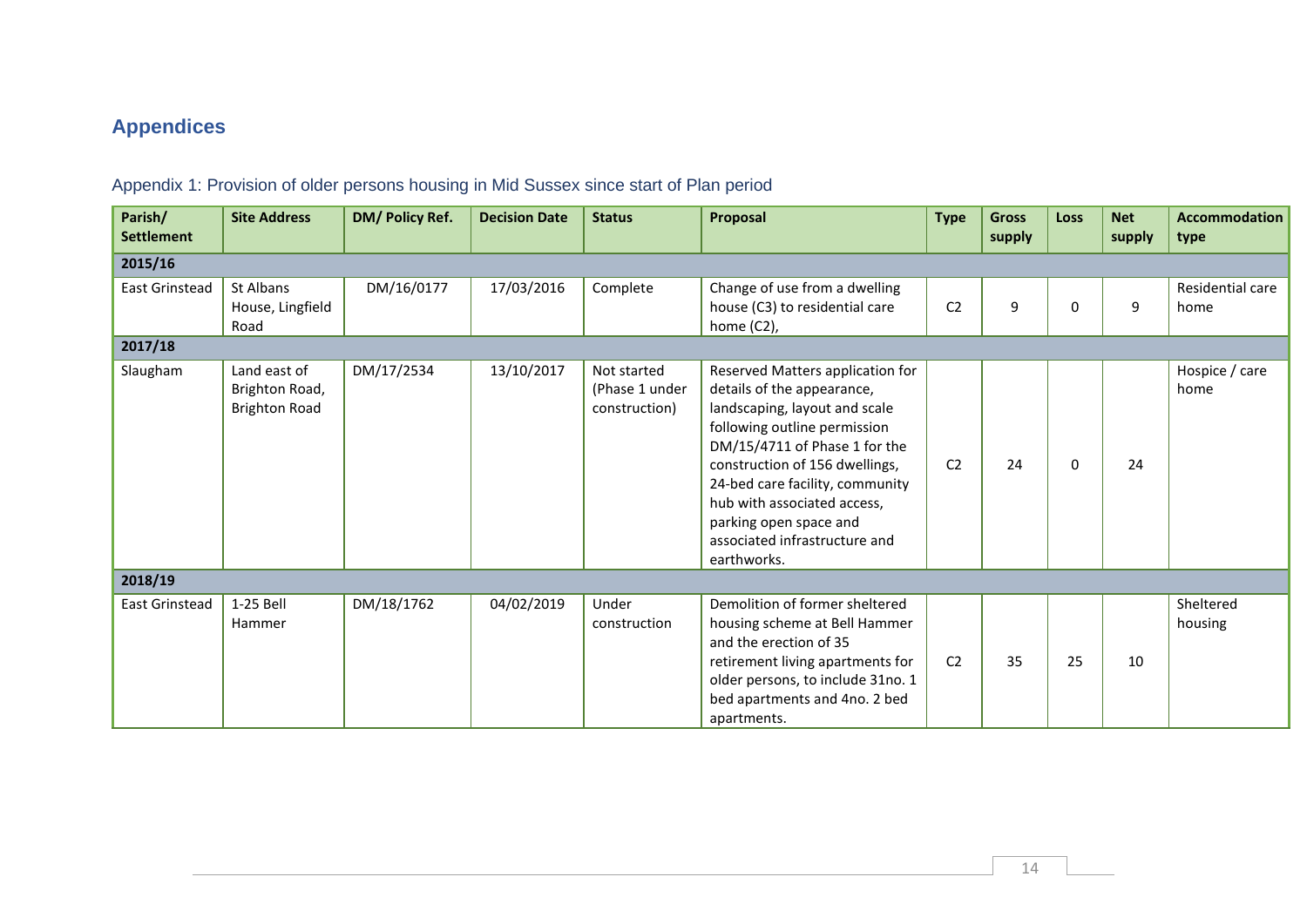| Horsted<br>Keynes | Westall House,<br><b>Birchgrove Road</b>              | DM/17/1262 | 23/04/2018 | 12 under<br>construction,<br>24 not started | Demolition of 16 existing single<br>storey sheltered housing units<br>located on the south western side<br>of site and erection of a new two<br>storey Extra Care facility<br>comprising 24 no. 1 and 2<br>bedroom apartments plus<br>communal and ancillary facilities.<br>Erection of a new single storey<br>extension to the dining room and<br>kitchen on north western<br>elevation. Erection of a new two<br>storey Dementia Care extension<br>on the north eastern side of the<br>site comprising 12 no. care<br>bedroom suites plus communal<br>and ancillary facilities. Conversion<br>of 3 no existing bedrooms to care<br>bedroom suites. | C <sub>2</sub> | 24 | 16       | 8     | Extra care                       |
|-------------------|-------------------------------------------------------|------------|------------|---------------------------------------------|------------------------------------------------------------------------------------------------------------------------------------------------------------------------------------------------------------------------------------------------------------------------------------------------------------------------------------------------------------------------------------------------------------------------------------------------------------------------------------------------------------------------------------------------------------------------------------------------------------------------------------------------------|----------------|----|----------|-------|----------------------------------|
|                   |                                                       |            |            |                                             |                                                                                                                                                                                                                                                                                                                                                                                                                                                                                                                                                                                                                                                      | C <sub>2</sub> | 12 | $\Omega$ | 12    | Residential care<br>home         |
| East Grinstead    | Lingfield Lodge<br>Retirement<br>Home, London<br>Road | DM/17/1521 | 06/09/2018 | Under<br>construction                       | Demolition of existing<br>retirement home (class C3) and<br>proposed redevelopment of the<br>site to provide an Extra Care                                                                                                                                                                                                                                                                                                                                                                                                                                                                                                                           | C <sub>2</sub> | 48 | 0        | 48    | Extra care,<br>social rented     |
|                   |                                                       |            |            |                                             | Sheltered Scheme (Class C2) for<br>older people with associated<br>communal facilities. Total of 48<br>new apartments with communal<br>facilities including a communal<br>lounge and dining area together<br>with a range of recreational<br>rooms.                                                                                                                                                                                                                                                                                                                                                                                                  | C <sub>3</sub> | 0  | 26       | $-26$ | Sheltered/<br>Retirement<br>home |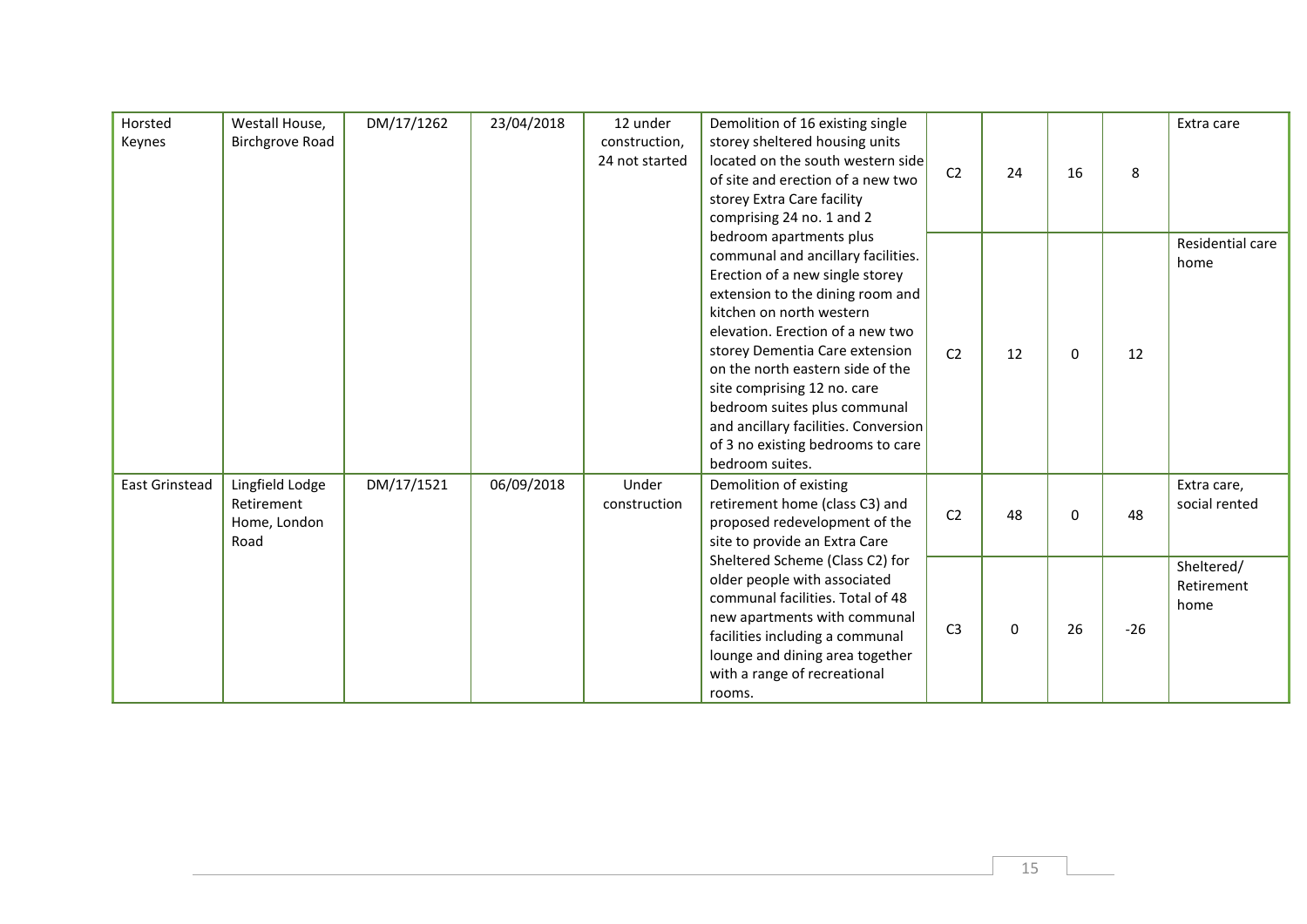| <b>Burgess Hill</b> | Oaklodge<br>Nursing Home,<br>2 Silverdale<br>Road                   | DM/18/1349 | 01/10/2018 | Not started                                           | Demolition of existing shed and<br>proposed extension of the<br>existing 21 bed care home<br>creating an additional 9<br>bedrooms of which 7 are en-<br>suite                                                                                         | C <sub>2</sub> | 9  | $\Omega$ | 9  | <b>Nursing Care</b><br>Home |
|---------------------|---------------------------------------------------------------------|------------|------------|-------------------------------------------------------|-------------------------------------------------------------------------------------------------------------------------------------------------------------------------------------------------------------------------------------------------------|----------------|----|----------|----|-----------------------------|
| Haywards<br>Heath   | <b>Beech Hurst</b><br>Nursing Home,<br><b>Butlers Green</b><br>Road | DM/18/0582 | 30/10/2018 | Complete                                              | Demolition of the existing<br>building and redevelopment of<br>the site to provide a<br>replacement care home (Use<br>Class C2)                                                                                                                       | C <sub>2</sub> | 72 | 56       | 16 | Residential care<br>home    |
| 2019/20             |                                                                     |            |            |                                                       |                                                                                                                                                                                                                                                       |                |    |          |    |                             |
| Haywards<br>Heath   | 23 and 25<br><b>Bolnore Road</b>                                    | DM/18/1274 | 20/05/2019 | New app in for<br>67 bed care<br>home<br>(DM/20/3310) | Demolition of dwelling at No. 25<br>and garage at No. 23 Bolnore<br>Road and redevelopment to<br>form 15 sheltered dwellings for<br>the elderly, comprising 8<br>retirement cottages and 7<br>retirement apartments,<br>including communal facilities | C <sub>2</sub> | 15 | $\Omega$ | 15 | Sheltered.<br>Purchase.     |
| Lindfield           | Walstead Place,<br><b>Scaynes Hill</b><br>Road                      | DM/19/2834 | 09/09/2019 | Not started                                           | Single storey extension and the<br>creation of 6 car parking spaces.                                                                                                                                                                                  | C <sub>2</sub> | 9  | 0        | 9  | Residential care<br>home    |
| Cuckfield           | Pelham House,<br>London Road                                        | DM/18/3008 | 28/09/2019 | Complete                                              | Proposed single storey rear<br>extension to form 4no, new en-<br>suite bedroom facilities                                                                                                                                                             | C <sub>2</sub> | 4  | 0        | 4  | <b>Nursing Care</b><br>Home |
| <b>Burgess Hill</b> | Northern Arc                                                        | DM/18/5114 | 04/10/2019 |                                                       | 60 extra care accommodation                                                                                                                                                                                                                           | C <sub>3</sub> | 60 | 0        | 60 | Extra care                  |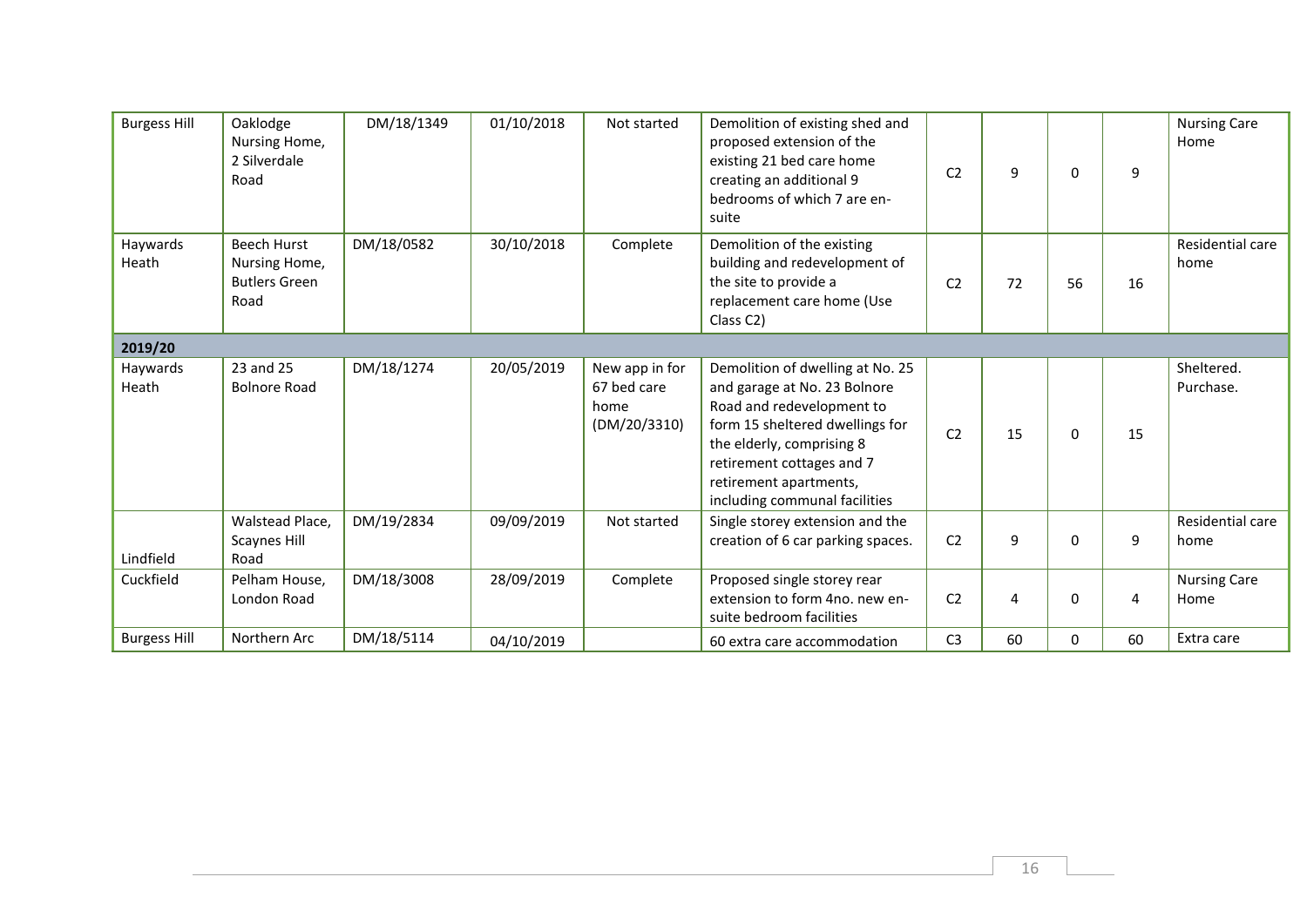| Albourne     | Site of former | DM/19/1001 | 11/09/2020 | n/a | Outline application for an extra  |                |     |     |     | Extra care, |
|--------------|----------------|------------|------------|-----|-----------------------------------|----------------|-----|-----|-----|-------------|
|              | Hazeldens      |            |            |     | care development of up to 84      |                |     |     |     | purchase    |
|              | Nursery,       |            |            |     | units (comprising of apartments   |                |     |     |     |             |
|              | London Road    |            |            |     | and cottages) associated          |                |     |     |     |             |
|              |                |            |            |     | communal facilities, 2no.         |                |     |     |     |             |
|              |                |            |            |     | workshops; provision of vehicular |                |     |     |     |             |
|              |                |            |            |     | and cycle parking together with   |                |     |     |     |             |
|              |                |            |            |     | all necessary internal roads and  | C <sub>2</sub> | 84  | 0   | 84  |             |
|              |                |            |            |     | footpaths; provision of open      |                |     |     |     |             |
|              |                |            |            |     | space and associated landscape    |                |     |     |     |             |
|              |                |            |            |     | works; and ancillary works and    |                |     |     |     |             |
|              |                |            |            |     | structures. Works to also include |                |     |     |     |             |
|              |                |            |            |     | the demolition of the existing    |                |     |     |     |             |
|              |                |            |            |     | bungalow on the site. All matters |                |     |     |     |             |
|              |                |            |            |     | to be reserved except for access. |                |     |     |     |             |
| <b>Total</b> |                |            |            |     |                                   |                | 405 | 123 | 282 |             |

| <b>ALLOCATIONS</b> |                                                         |             |                                           |                |    |    |            |
|--------------------|---------------------------------------------------------|-------------|-------------------------------------------|----------------|----|----|------------|
| Haywards<br>Heath  | Downlands Park                                          | Policy H7   | Approx. 20 bungalows for older<br>persons | C <sub>2</sub> | 20 | 20 | Extra care |
| East Grinstead     | Land south and<br>west of<br>Imberhorne<br>Upper School | Policy SA20 |                                           | C <sub>2</sub> |    |    | Extra care |
| <b>Total</b>       |                                                         |             |                                           |                | 20 | 20 |            |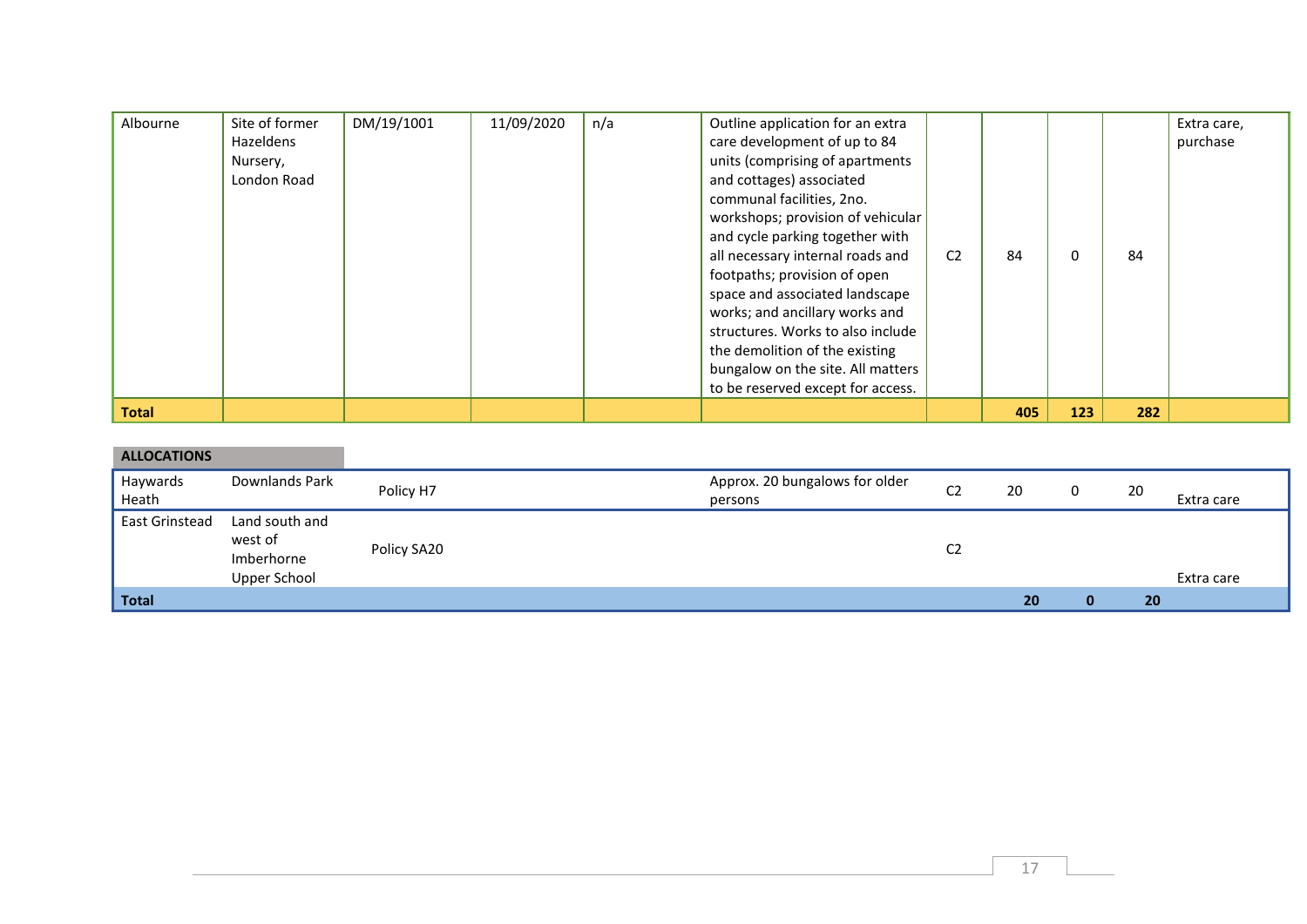| <b>Respondent</b> |                           |                                             | <b>Site Address (#SHELAA</b>                       |                                                                                                                                                                                                                                                                                                                                                                                                                                                                                                                                                                                                                                                                                                                                                                                                                                                |
|-------------------|---------------------------|---------------------------------------------|----------------------------------------------------|------------------------------------------------------------------------------------------------------------------------------------------------------------------------------------------------------------------------------------------------------------------------------------------------------------------------------------------------------------------------------------------------------------------------------------------------------------------------------------------------------------------------------------------------------------------------------------------------------------------------------------------------------------------------------------------------------------------------------------------------------------------------------------------------------------------------------------------------|
| <b>Ref</b>        | Organisation              | On Behalf of                                | Ref)                                               | <b>Comment</b>                                                                                                                                                                                                                                                                                                                                                                                                                                                                                                                                                                                                                                                                                                                                                                                                                                 |
| 2001              | <b>Nexus</b><br>Planning  | Frontier<br><b>Estates</b><br>Hassocks      | <b>Byanda Hassocks</b>                             | Site not previously considered through Site Selection<br>Process as not submitted to the SHELAA/Call for sites. The<br>site consists of an ancillary bungalow and additional<br>detached dwelling. The site has an extant planning<br>permission for 4 dwellings (gross).<br>The 0.4 hectare site promoted for C2 and C3 uses.<br>Pre-application discussions for a C2 proposal have been<br>held. Concerns raised about the suitability of the site to<br>accommodate the scale of development proposed.<br>Given the planning history of the site, it is not considered<br>that this site should be allocated for C2 or C3 uses.<br>Sufficient C3 are allocated within the Site Allocations DPD to<br>ensure the housing requirement is met in full. The District<br>Plan provides a policy framework for addressing any C2<br>need arising. |
| 2092              | Turley                    | Rainier<br><b>Developments</b><br>Copthorne | Land south of Chapel Lane<br>Copthorne Common #269 | Site promoted for C2 use. This site has been considered<br>through the site selection process. Site has been assessed<br>as not being compliant with the District Plan Strategy, as set<br>out in Site Selection Paper 1. The site is unrelated to an<br>existing settlement boundary.                                                                                                                                                                                                                                                                                                                                                                                                                                                                                                                                                         |
| 786               | Strutt and<br>Parker      | Somerston<br>Developments<br>Projects       | Woodpeckers, Copthorne<br>#810                     | Site promoted for C2 use. This site has been considered<br>through the site selection process. Site has been assessed<br>as not being compliant with the District Plan Strategy, as set<br>out in Site Selection Paper 1. The site is unrelated to an<br>existing settlement boundary.                                                                                                                                                                                                                                                                                                                                                                                                                                                                                                                                                         |
| 709               | <b>Barton</b><br>Willmore | Retirement<br>Villages<br>Developments      | Hazelden Nursery Albourne<br>#52                   | This site was granted planning consent for extra care<br>accommodation at Appeal in September 2020.                                                                                                                                                                                                                                                                                                                                                                                                                                                                                                                                                                                                                                                                                                                                            |
| 697               | <b>Star Planning</b>      | Welbeck -<br><b>Handcross</b>               | Land west of London Road<br>Handcross #823         | Site promoted for C2 (at Regulation 19) and C3 use. This<br>site has been considered through the site selection process.<br>It was not considered further following detailed site                                                                                                                                                                                                                                                                                                                                                                                                                                                                                                                                                                                                                                                              |

# Appendix 2: Assessment of Regulation 19 site submissions